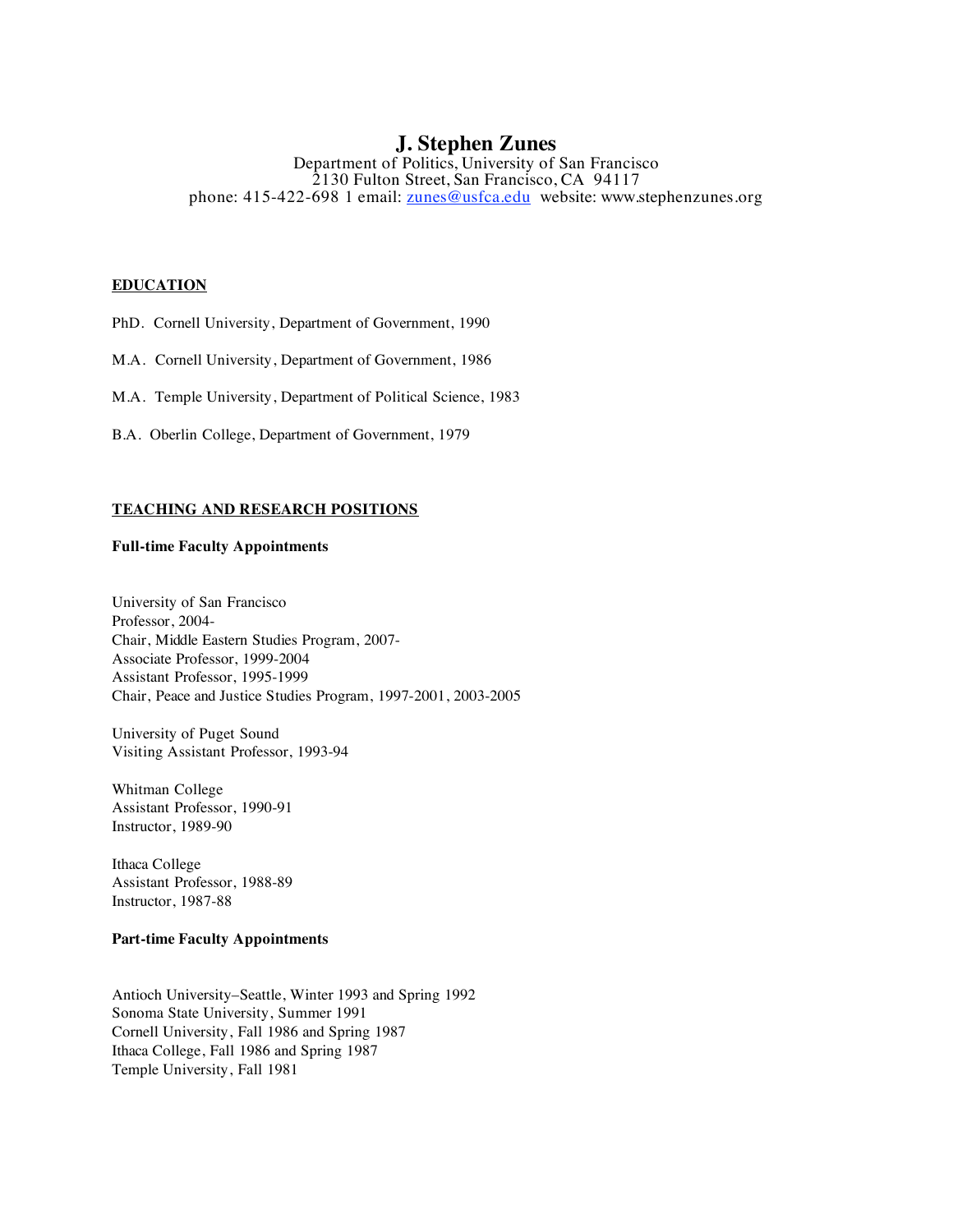# **Courses Taught**

Politics of Peace and Conflict American Foreign Policy Global Conflict Resolution Nonviolence in Theory and Practice Politics of War and Peace Global Economic Justice Government and Politics of the Middle East International Relations of the Middle East U.S. Middle East Policy The Israeli-Palestinian Conflict Senior Honors Seminar: U.S. Foreign Policy The Politics of America in the Sixties Latin American Politics Revolution and Reaction in Latin America African Politics and Development The American Presidency and the Political Economy Nonviolent Social Movements Senior Seminar: Freedom Introduction to Comparative Politics Revolution and Counterrevolution in the Third World Senior Seminar: Power and Powerlessness Political Economy of Globalization Introduction to U.S. Politics U.S. Military Policy Introduction to Global Studies Freshman Writing Seminar International Conflict International Law and Organization The Nuclear Arms Race Introduction to International Relations

#### **Other Professional Positions**

Fellow, Center for Law and Global Justice, University of San Francisco, 2006-2007

Research Associate, Center for Global International and Regional Studies, University of California–Santa Cruz, 2001-2003 Senior Policy Analyst, Foreign Policy in Focus Project, Interhemispheric Resource Center, 2001-2002 Associate Scholar, Institute for Global Security Studies, 1994-1995 Founding Director, Institute for a New Middle East Policy, 1991-1993 Academic Council, Beacon College, 1983-1984 Research Associate, Institute for Policy Studies, 1982-1983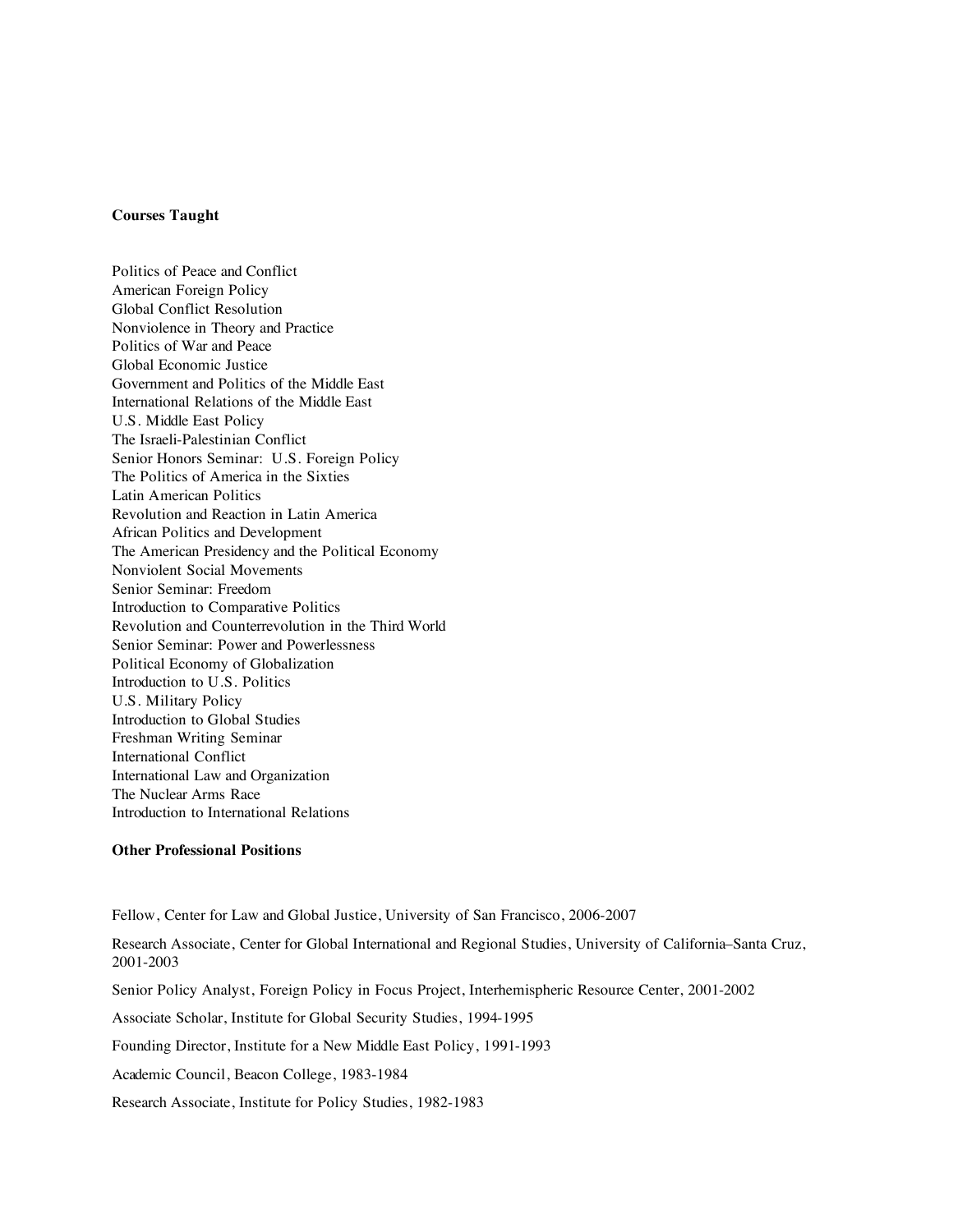## **Research Fellowships**

Human Rights Research Fellowship, Center for Law and Global Justice, University of San Francisco, 2006-2007 for research on U.S. Middle East policy and international humanitarian law

Fellowship, National Endowment for the Humanities, 1995, to participate in Summer Seminar for College Teachers "Reimagining Societies: The Middle East and Central Asia," Dartmouth College

Joseph J. Malone Fellowship in Arab and Islamic Studies, 1991-1992, for travel and research on economic and political development in the Arab Gulf states and U.S. policy in the Persian Gulf region

Solicited Grant, United States Institute of Peace, 1990-1991, for travel and research on the role of international and regional organizations in conflict resolution, with emphasis on the Western Sahara conflict

#### **Short-term Visiting Lectureships**

Summer Institute for the Advanced Study on Nonviolent Conflict, Fletcher School of Law and Diplomacy, Tufts University, June 24-27, 2009

Faculty of Political Science, University of Belgrade (Serbia), October 23-29, 2008

Summer Institute for the Advanced Study on Nonviolent Conflict, Fletcher School of Law and Diplomacy, Tufts University, June 25-28, 2008

Summer Program on Public Policy and Nuclear Threats, University of California – San Diego Institute on Global Conflict and Cooperation, July 18-19, 2007

North American-European Summer Academy, Zentrum Für Wissenschaft Und Weiterbildung (Austria), July 16-17, 2007

Summer Institute for the Advanced Study on Nonviolent Conflict, Fletcher School of Law and Diplomacy, Tufts University, June 25-27, 2007

Seminar on Nonviolent Civic Strategies, Ibn Khaldun Center for Development Studies (Egypt), May 20-24, 2007

Seminar on Strategic Nonviolent Action, Fondo Nacional Para la Paz (Guatemala), April 20-22, 2007

Middle East Orientation Course, U.S. Air Force Special Operations School, Hurlburt Field, March 15-16, 2007

Summer Institute for the Advanced Study on Nonviolent Conflict, Fletcher School of Law and Diplomacy, Tufts University, July 23-30, 2006

People Power and Pedagogy: A Workshop for Educators, Colorado College, June 5-8, 2006

Dow Visiting Scholar in Middle East Studies, Saginaw Valley State University, November 18-20, 2002

#### **Positions in Professional Organizations**

Associate, Transnational Foundation for Peace and Future Research, 2009- Senior Analyst, Foreign Policy in Focus Project, Institute for Policy Studies, 2006- Chair, Committee of Academic Advisors, International Center on Nonviolent Conflict, 2006- Chair, Commission on Law and Peace in the Middle East, Toda Institute, 2002-2003 Member, Governing Council, International Peace Research Association, 2000-2002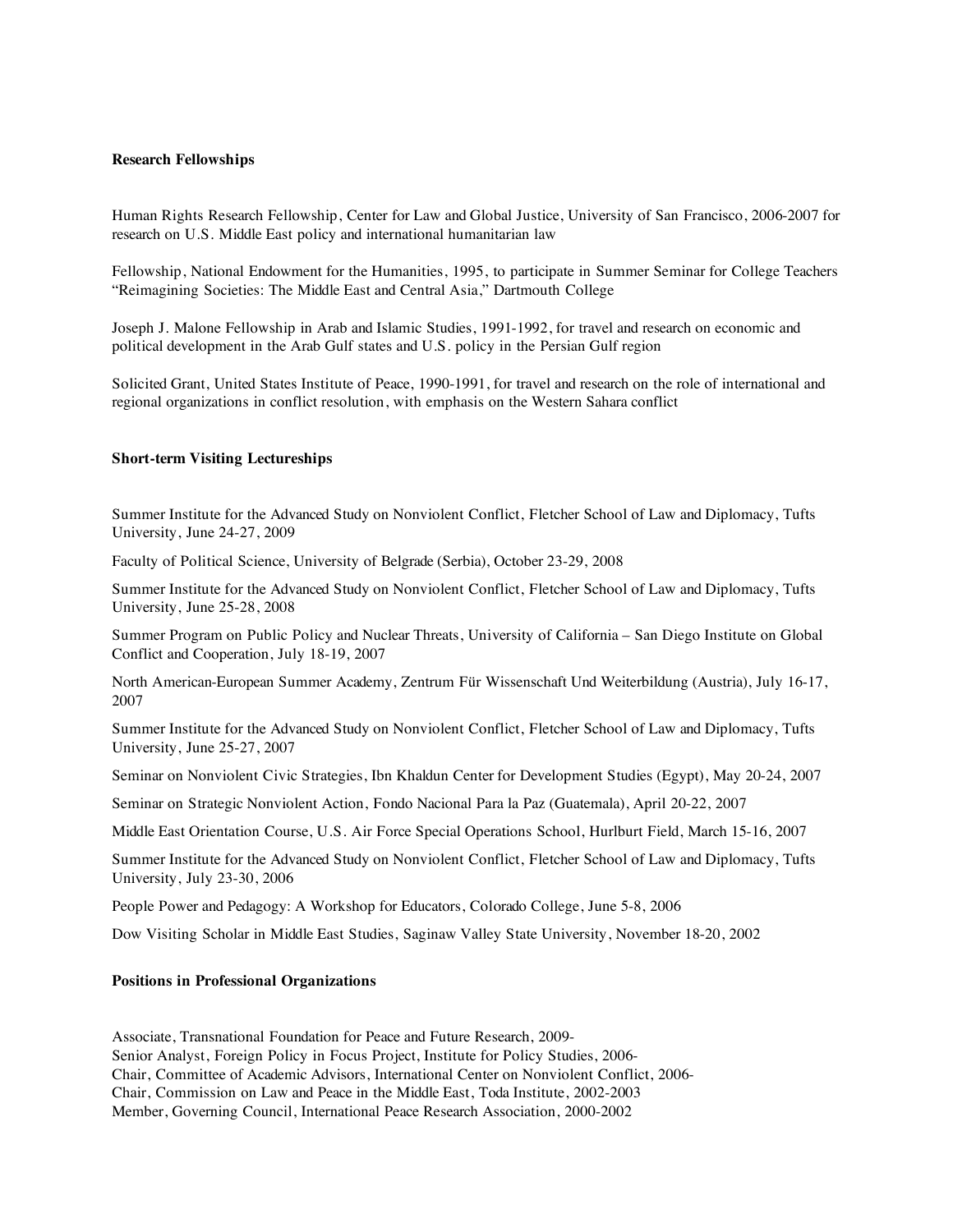Convener, Nonviolence Section, International Peace Research Association, 1998-2000 Member, Commission on Peace Building in the Middle East, International Peace Research Association, 1992-1994

# **Awards**

College Media Award, College of Arts & Sciences, University of San Francisco, 2003-2004 Peace Scholar of the Year, Peace and Justice Studies Association, 2002 College Service Award, College of Arts & Sciences, University of San Francisco, 1999-2000

#### **PUBLICATIONS AND PRESENTATIONS**

# **Books**

*Western Sahara: War, Nationalism and Conflict Irresolution in Northwest Africa* [with Jacob Mundy], Syracuse, NY: Syracuse University Press, 2010

*Consistently Opposing Killing: From Abortion to Assisted Suicide, the Death Penalty and War* [with Rachel MacNair], (edited) Westport, CT: Praeger Publishers, 2008

*Tinderbox: U.S. Middle East Policy and the Roots of Terrorism*, Monroe, ME: Common Courage Press, 2003

*Nonviolent Social Movements: A Geographical Perspective* [with Lester Kurtz and Sara Beth Asher] (edited), Blackwell Publishers, 1999

#### **Monographs**

*The United States and the Kurds: A Brief History,* Foreign Policy in Focus Policy Report, Washington: Institute for Policy Studies, 2007

*The Israel Lobby: How Powerful is it Really?*, Foreign Policy in Focus Policy Report, Washington: Institute for Policy Studies, 2006

*The United States and Lebanon: A Meddlesome History*, Foreign Policy in Focus Policy Report, Washington: Institute for Policy Studies, 2006

*Why the United States Supports Israel*, Foreign Policy in Focus Policy Report, Washington: Institute for Policy Studies, 2002

*The Struggle for Democracy in Indonesia and East Timor: A Report on the May 1997 Parliamentary Elections and Prospects for Democracy* [with Medea Benjamin, Joshua Lee and John Roosa], San Francisco: Global Exchange, 1997

#### **Chapters in Edited Volumes**

"Nonviolent Resistance to the 'Other Occupation:' Western Sahara and Aminatou Haidar," in Matt Meyer, Elavie Ndura, and Judith Atiri, eds., *Seeds Bearing Fruit: Pan African Peace Action for the 21st Century*, Africa World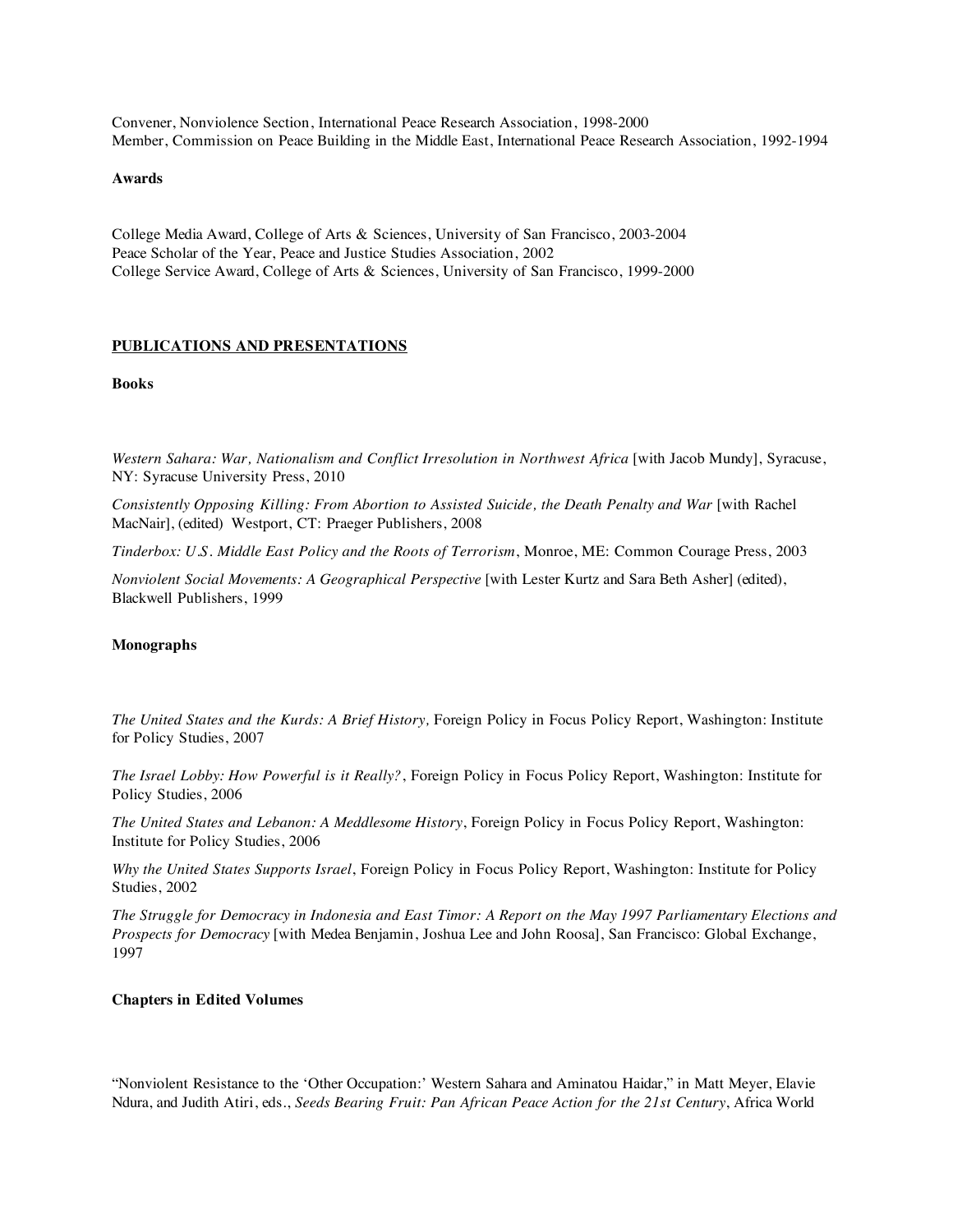Press, 2010

"The United States and the Undermining of the Nonproliferation Regime," in David Krieger, ed, *The Challenge of Abolishing Nuclear Weapons*, Transaction Publishers, 2009

"The Role of External Actors," [with Saad Eddine Ibrahim] in Sherif Mansour and Maria Stephan, eds., *Civilian Resistance in the Middle East*, Routledge, 2009

"Western Sahara," [with Salka Barca] in Sherif Mansour and Maria Stephan, eds., *Civilian Resistance in the Middle East*, Routledge, 2009

"East Timor and Western Sahara: A Comparative Analysis on Prospects for Self-Determination," in Karin Arts and Pedro Pinto Leite, eds. *International Law and the Question of Western Sahara*, Leiden, Netherlands: International Platform of Jurists, 2007

"Human Rights and U.S. Policy toward Israel/Palestine," in Stefan August Lütgenau's *Human Rights and the Middle East Peace Process*, Innsbruck, Austria: Studien Verlag, 2007

"U.S. Support for Israel's Summer 2006 Offensive," in Nubar Hovsepian, ed., *The War on Lebanon: A Reader*, Interlink Publishers, 2007

"U.S. Foreign Policy Determinants and Decision-Making," in Rick Fawn and Raymond Hinnebusch, eds., *The Iraq War: Perspectives and Consequences*, Lynne Rienner Press, 2006

"Defending Israel While Challenging its Policies," in Alan Dershowitz, ed. *What Israel Means to Me*, John Wiley & Sons, 2006

"The Influence of the Christian Right in U.S. Middle East Policy," in Naim Ateek, Cedar Duaybis and Maurine Tobin, eds., *Challenging Christian Zionism: Theology, Politics and the Israel-Palestine Conflict*, Melisinde, 2005

"A Critique of U.S. Counter-Terrorism Policies," in Majid Tehranian and Kevin Clements, eds. *America and the World: The Double Bind*, Transaction Publishers, 2005

"The Democratic Party's Shift to the Right on Foreign Policy," in Charles Reskin, David Reskin and Marie Estelle Spike, eds., *Outcry: American Voices of Conscience, Post 9/11,* Universal Publishers, 2005

"The Middle East and the Search for Security," in Brian Loveman, ed., *Strategy for Empire: U.S. Regional Security Policy in the Post-Cold War Era*, Scholarly Resources, 2004

"The Ongoing U.S. War with Iraq," in Tareq Ismael and William Haddad, eds., *Iraq: The Human Cost of History*, Pluto Press, 2003

"The Case Against War," *At Issue: Is Military Action Against Nations That Support Terrorism Justified?*, Greenhaven Press, 2003

"U.S. Middle East Policy," in John Feffer, ed., *Power Trip: U.S. Global Strategy after September 11,* Seven Stories Press, 2003

"American Perspectives on Gulf Security," in Majid Tehranian, ed., *Bridging a Gulf: Peacebuilding in West Asia*," I.B. Taurus, 2002

"Ten Things to Know about U.S. Policy in the Middle East," in Jee Kim, ed., *Another World is Possible: Conversations in a Time of Terror,* New Mouth Books, 2002

"Between the Arms Race and Political Lobbyists: How Pax Americana Threatens Middle East Peace," in J. W. Wright, ed., *Structural Flaws in the Middle East Peace Process: Historical Contexts*, Palgrave MacMillan, 2002

"Ten Things to Know about the Middle East" in Don Hazen, ed., *After 911: Solutions for a Saner World*, Independent Media Institute, 2002

"U.S. Policy and Political Islam" in Roger Burbach and Ben Clarke, eds., *September 11 and the U.S. War: Beyond the Curtain of Smoke,* City Lights Books, 2002

"East Timor: Reluctant Support for Self-Determination," [with Ben Terrall] in Ralph Carter, ed., *Contemporary*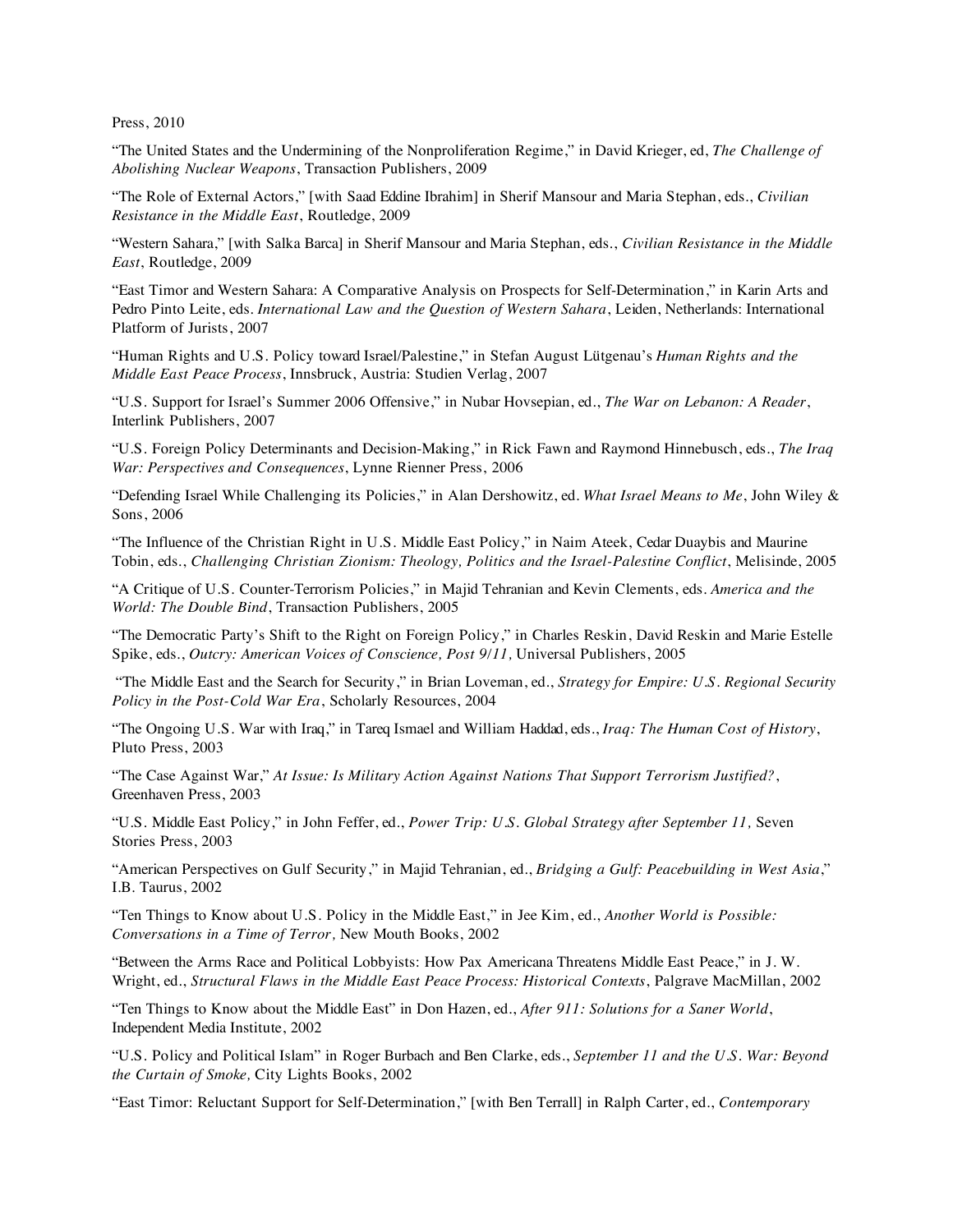*Cases in U.S. Foreign Policy: From Terrorism to Trade*, Congressional Quarterly Press, 2001

"Indigestible Lands? Comparing the Fates of the Western Sahara and East Timor," in Brendan O'Leary, Ian Lustick and Thomas Callaghy, eds., *Rightsizing the State: The Politics of Moving Borders,* Oxford University Press, 2001

"Economic Liberalization, Globalization and World Hunger: New Opportunities and Challenges," in Maria Pia Bonasso, ed., *Disoccupazione e Poverta: Cause e Rimedi*, Inail, 2001

"Human Rights in U.S. Middle East Policy," in David Forsythe, ed., *The United States and Human Rights: Looking Inward and Outward*, University of Nebraska Press, 2000

"Continuing Storm: The U.S. Role in the Middle East," in Thomas Barry and Martha Honey, eds., *Global Focus: U.S. Foreign Policy at the Turn of the Millennium*, St. Martin's Press, 2000

"Nonviolent Movements in the Middle East," in Zunes, Kurtz, and Asher, eds., *Nonviolent Social Movements: The Geography of Nonviolence*, Blackwell Publishers, 1999

"People Power in the Philippines," in Zunes, Kurtz and Asher, eds., *Nonviolent Social Movements: The Geography of Nonviolence*, Blackwell Publishers, 1999

"The Role of Nonviolence in the Downfall of Apartheid," in Zunes, Kurtz, and Asher, eds., *Nonviolent Social Movements: The Geography of Nonviolence*, Blackwell Publishers, 1999

"Israeli Foreign Policy and the New World Order," in Manochehr Dorraj, ed., *The Middle East at the Crossroads: A Survey of Contemporary International Relations*, University Press of America, 1999

 "U.S. Policy towards North Africa: The Search for Coherency," [with Yahia Zoubir] in Yahia Zoubir, ed., *North Africa in the Post-Cold War Era*, University of Florida Press, 1999

"Democratic Trends in African Liberation Struggles," in Robert Elias and Jennifer Turpin, eds., *Rethinking Peace*, Lynne Rienner Publishers, 1994

"The Middle East in the World System: U.S. Perspectives and Impacts," in Elise Boulding, ed., *Peace Building in the Middle East: Challenges for States and for Civil Society*, Lynne Rienner Publishers, 1994

"The United States in the Sahara War: A Case of Low-Intensity Intervention," in Daniel Volman and Yahia Zoubir, eds., *International Dimensions of the Western Sahara Conflict*, Greenwood Press, 1993

"The Persian Gulf Crisis: Implications for American Policy Choices," in Greg Bates, ed., *Mobilizing Democracy: Changing the U.S. Role in the Middle East*, Common Courage Press, 1991

### **Journal Articles**

"The International Community and Military Occupation: Western Sahara in a Comparative Perspective," *Journal of North African Studies*, Vol. 9; No. 4 (Autumn 2010) [forthcoming]

"Congress, the Gaza War, and International Humanitarian Law," *Middle East Policy*, Vol. XVI; No. 2 (Spring 2010)

"Peace or Pax Americana: U.S. Middle East Policy and the Threat to Global Security," *International Politics*, Vol. 46; No. 5 (September 2009)

"The U.S. Invasion of Iraq: The Military Side of Globalization," *Globalizations*, Vol. 6; No. 1 (January 2009)

"The United States and the Undermining of the Non-Proliferation Regime," *Peace and Policy*, Vol. 13; No. 1 (2007)

"The Attack on Dissident Intellectuals," *Peace Review*, Vol. 19; No. 4 (Winter 2008)

"The United States in Iraq: The Consequences of Occupation," *International Journal of Contemporary Iraqi Studies,* Vol. 1; No. 1 (January 2007)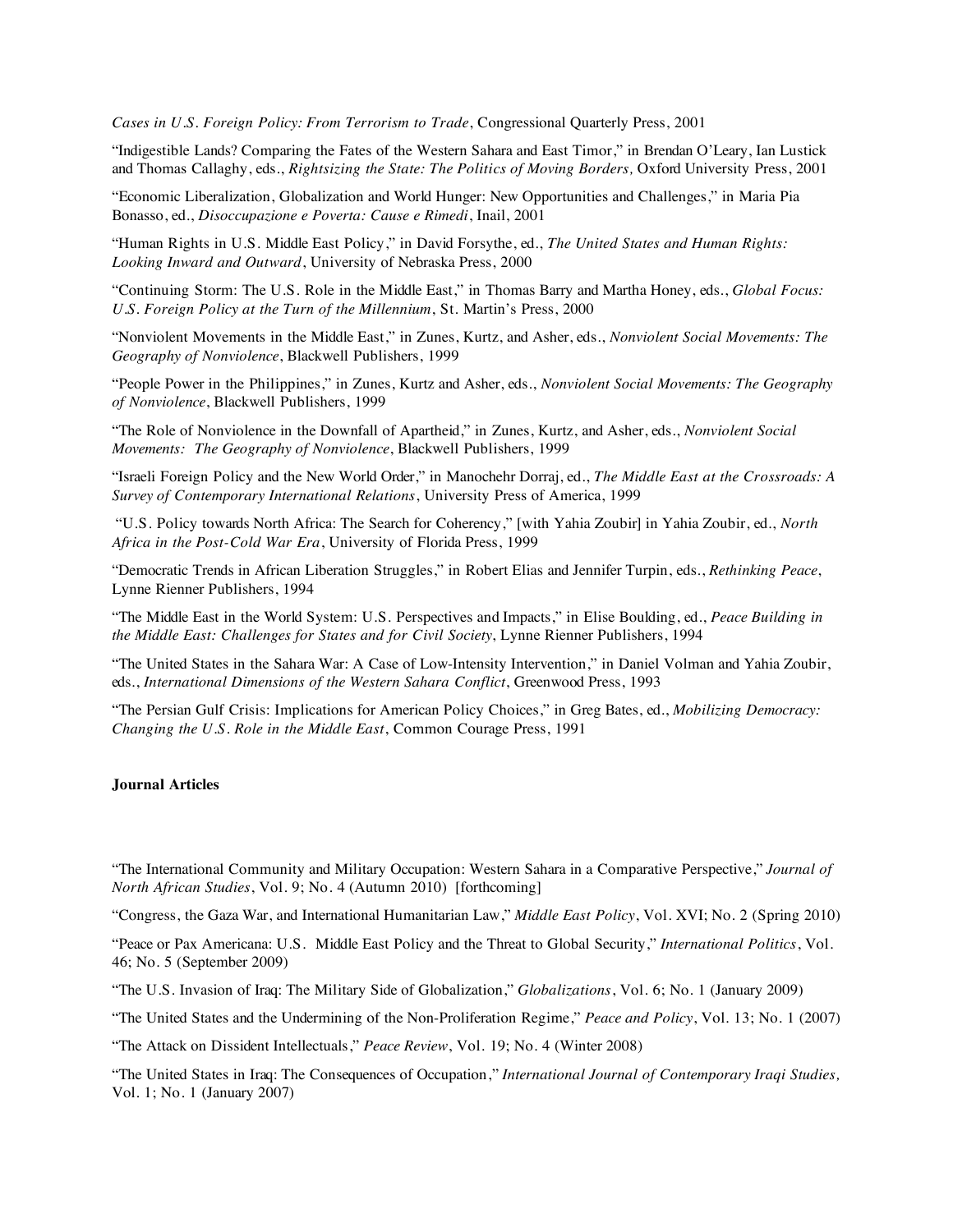"Democracy and Human Rights: The Limits of U.S. Support," *Global Dialogue*, Vol. 8; No. 3-4 (Summer/Autumn 2006)

 "The Influence of the Christian Right on Bush Administration Policy toward Israel and Palestine," *Middle East Policy*, Vol. XII, No. 3 (July 2005)

"The United States Reaction to the International Court of Justice Ruling on Israel's Separation Barrier*,*" *Middle East Policy*, Vol. XII, No1 (January 2005)

"International Law, the United Nations and Middle Eastern Conflicts" *Peace Review*, Vol. 16, No. 3 (September 2004)

"President Bush at the United Nations: Rewriting History and International Law," *Bridges: An Interdisciplinary Journal*, Vol. 11, No. 1-2 (Spring/Summer 2004)

"U.S. Policy toward Syria and the Triumph of Neoconservatism," *Middle East Policy*, Vol. XI, No. 2 (March 2004)

"The United States and the Failure of Camp David," *Peace Review*, Vol. 5, No. 1 (March 2003)

"The Swing to the Right in U.S. Policy toward Israel and Palestine," *Middle East Policy*, Vol. IX, No. 3 (Sept 2002)

"Redefining Security in the Face of Terrorism," *Peace Review*, Vol. 14, No. 2 (August 2002)

"The U.S. Role in the Breakdown of the Israeli-Palestinian Peace Process," *Middle East Policy*, Vol. VIII, No. 4 (December 2001)

"The United States and Bolivia: The Taming of a Revolution, 1953-57," *Latin American Perspectives*, Vol. XXVIII, No. 5 (September 2001)

"Foreign Policy by Catharsis: The Failure of U.S. Policy toward Iraq" *Arab Studies Quarterly*, Vol. 23, No. 4 (Autumn 2001)

"The Failure of U.S. Policy toward Iraq and Proposed Alternatives," [with Phyllis Bennis and Martha Honey], *Middle East Policy*, Vol.VIII, No. 3 (September 2001)

"U.S. Counter-Terrorism Policy in the Middle East," *Global Dialogue*, Vol. 2, No. 4, Autumn 2000

"Nonviolent Action and Human Rights," *P.S.: Political Science and Politics*, Vol. XXXIII, No. 2, June 2000

"East Timor's Tragedy and Triumph," *Peace Review*, Vol. 12, No. 2, May 2000

"NATO's Rush to War in Yugoslavia," *Peace Review*, Vol. 11, No. 3, September 1999

"The Role of Nonviolent Action in the Downfall of Apartheid," *Journal of Modern African Studies*, Vol.37, No. 1 (March 1999)

"Are Iraqi Sanctions Immoral?" *Foreign Service Journal*, Vol. 76, No. 2, February 1999

"Confrontation with Iraq: The Bankruptcy of U.S. Policy," *Middle East Policy*, Vol. VI, No. 1 (June 1998)

"New Hope for Western Sahara," *Peace Review*, Vol. 10, No. 1 (April 1998)

"The American Peace Movement and the Middle East," *Arab Studies Quarterly*, Vol. 20; No. 1 (Winter 1998)

"The United States and the Western Sahara Peace Process," *Middle East Policy*, Vol. VI; No. 1 (February 1998)

"The Function of Rogue States in U.S. Middle East Policy," *Middle East Policy*, Vol. V; No. 2 (June 1997)

"Nonviolent Action in African Liberation Struggles," *Social Alternatives*, Vol. 16; No. 2 (April 1997)

"U.S. Middle East Policy: The Hazards of Hegemony," *Current History*, January 1997

"The Strategic Functions of U.S. Aid to Israel," *Middle East Policy*, Vol. 4, No. 4 (October 1996)

"Western Sahara: Peace Derailed," *Current History*, May 1996

"The U.S. Response to Middle East Terrorism," *Peace Review*, Vol. 7; No. 3-4 (Winter 1995-96)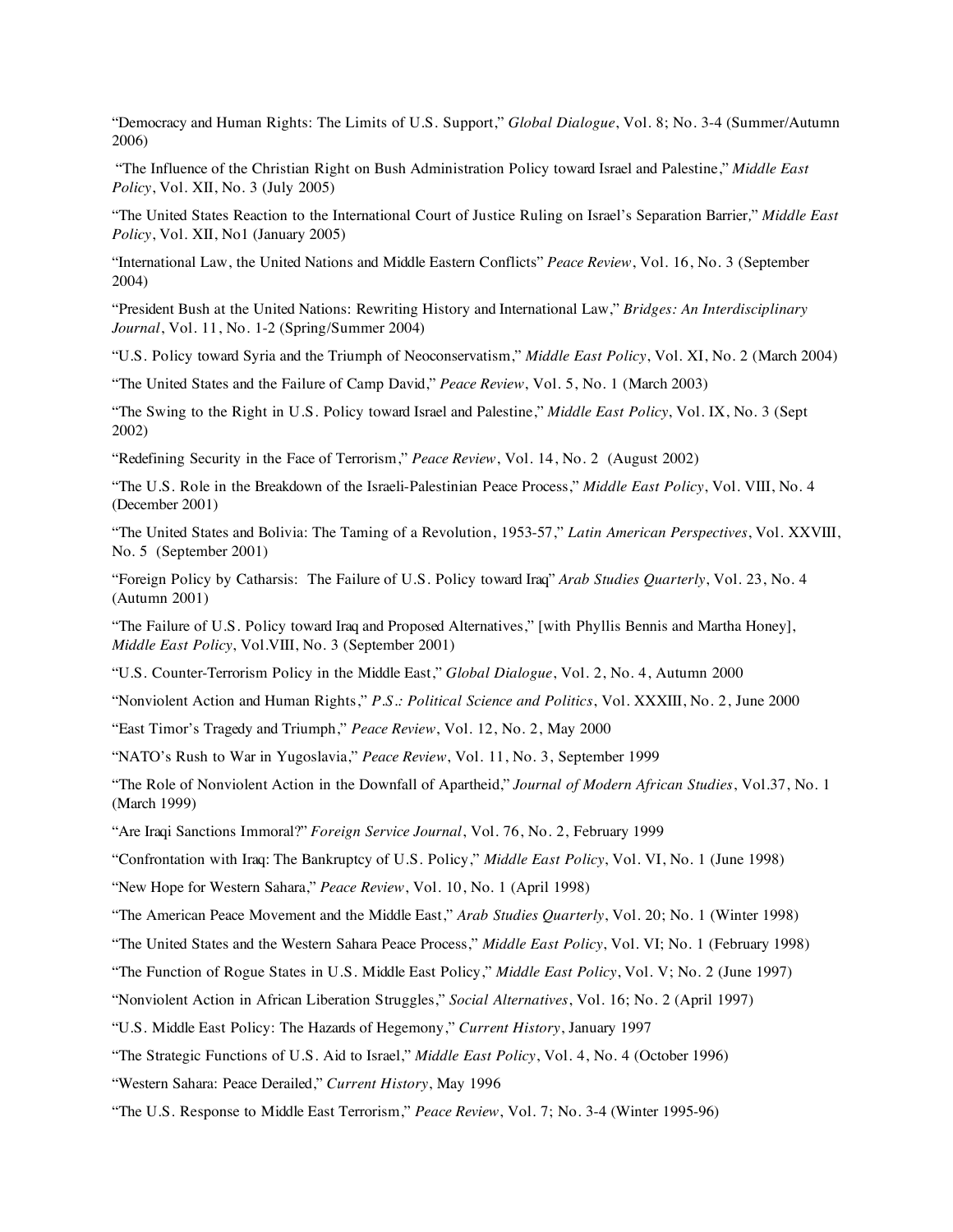"The Roots of Political Islam," *Peace Review*, Vol. 7; No. 1 (Summer 1995)

"Algeria, the Maghreb Union, and the Western Sahara Stalemate," *Arab Studies Quarterly*, Vol. 17; No. 3 (Summer 1995)

"The Israeli-Jordanian Peace Agreement: Peace or Pax Americana?" *Middle East Policy*, Vol. III; No. 4 (Spring 1995)

"The Evolution of U.S. Policy towards Jerusalem," *Middle East Policy*, Vol. III; No. 2 (Fall 1994)

"Unarmed Insurrections against Authoritarian Government in the Third World: A New. Kind ofRevolution," *Third World Quarterly*, Vol. 15; No. 3 (Fall 1994)

"Democratic Trends in African Liberation Struggles," *Peace Review*, Vol. 3; No. 4 (Fall-Winter 1991-1992)

"Disenchantment With the New World Order: U.S.-Syrian Relations in the Post-Gulf War Era," *International Journal*, Vol. XLIX; No. 2; Spring 1994 [with Meredith Sarkees]

"Zionism, Anti-Semitism and Imperialism," *Peace Review*, Vol. 6; No. 2 (Spring 1994)

"Israeli-Syrian Peace: The Long Road Ahead," *Middle East Policy*, Vol. II; No. 3 (Winter 1993-94)

"U.S.-Israeli Relations and the Dilemma of Middle East Peace Making," *Peace Research*, Vol. 25; No. 3 (August 1993)

"The United States and the Gulf Cooperation Council: A Fragile Alliance," *Middle East Policy*, Vol. 2; No. 1 (Summer 1993)

"The Roots of the U.S.-Israeli Relationship," *New Political Science*, Nos. 21-22 (Spring-Summer 1992)

"Arab Nationalism and the Persian Gulf Conflict," *Peace Review*, Vol. 3; No. 2 (Spring 1991)

"Participatory Democracy in the Western Sahara: A Study of Polisario Self-Governance," *Scandinavian Journal of Development Alternatives*, Vol. 7; Nos. 2-3 (June-September 1988)

"Nationalism and Non-Alignment: The Non-Ideology of the Polisario," *Africa Today*, Vol. 34; No. 3 (February 10, 1988)

"The United States and Morocco: The Sahara War and Regional Interests," *Arab Studies Quarterly*, Vol. 9; No. 4 (Autumn 1987)

#### **Reference Books Entries**

Robert Denemark, ed., *The International Studies Encyclopedia*, Blackwell, 2010 Nonviolent Action [with Hardy Merriman and Maria Stephan]

Cheryl Rubenberg, ed., *Encyclopedia of the Israeli-Palestinian Conflict,* Lynne Rienner Publishers, 2010 United States policy

Anti-Semitism United Nations George W. Bush/Bush Doctrine George Mitchell/Mitchell Plan Palestinian Non-Violent Resistance [with Maia Carter Hallward] George Tenet/Tenet Plan Anthony Zinni/Zinni Plan Madeline Albright George McGovern

Spencer Tucker, ed., *The Encyclopedia of Modern Middle East Wars: A Social, Political, and Military History*, ABL-CLIO, 2010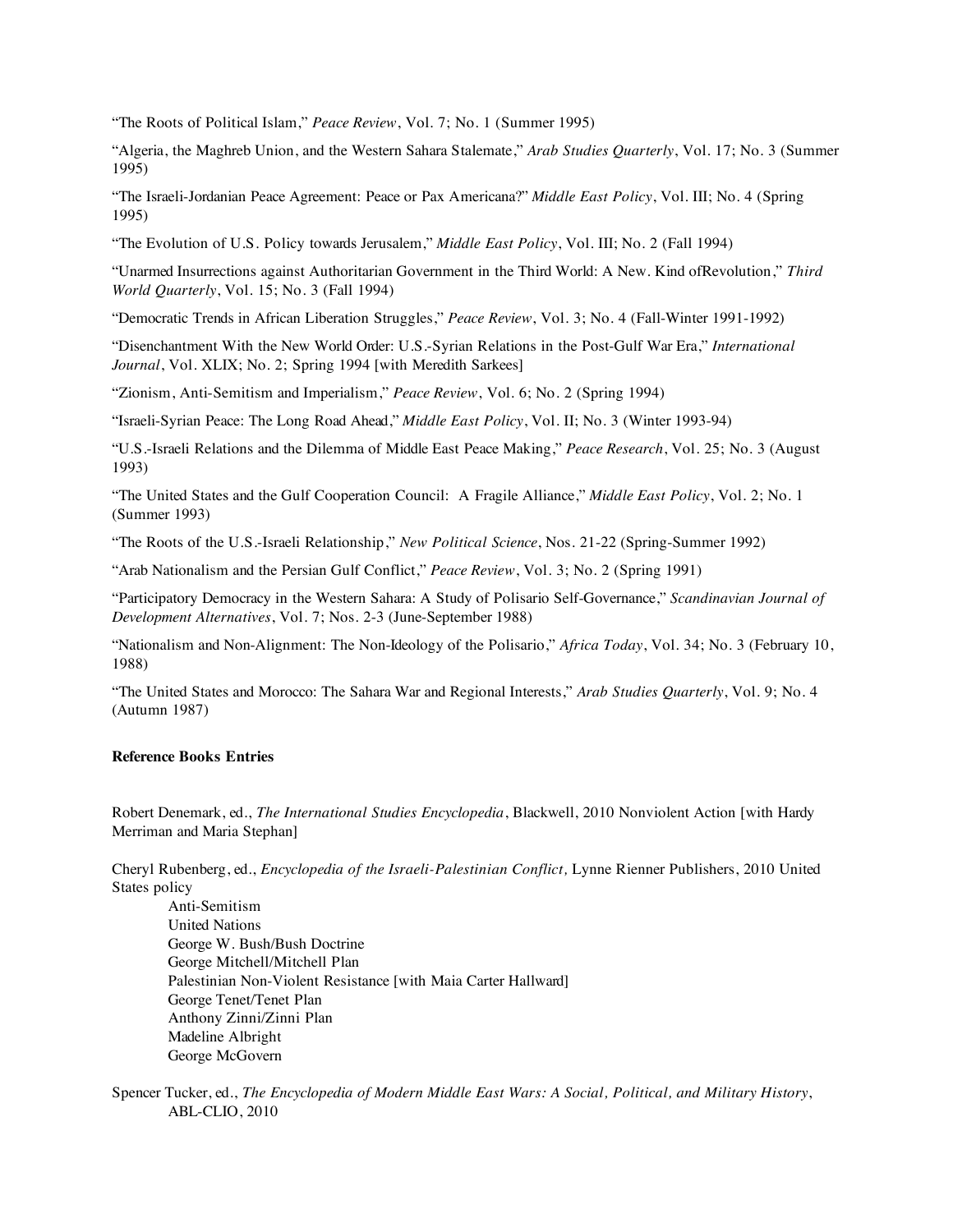#### Antonio Taguba

- Julie B. Garber, Julie, B. Welling Hall, Joseph Liechty, and Timothy McElwee, eds. *Peace, Justice, and Security Studies: A Curriculum Guide*, Lynne Rienner Publishers, 2009 U.S. Foreign Policy Globalization Terrorism and Security Mark Rushefsky, ed., *Encyclopedia of Issues in U.S. Public Policy*, Gale Thomson Publishers, 2009 U.S.-Iranian Relations
- Spencer Tucker, ed., *Encyclopedia of U.S. Military History*, ABL-CLIO, 2009 Congress and the Iraq War Vietnam Syndrome
- Gary L. Anderson and Kathryn Herr, eds., *Encyclopedia of Activism and Social Justice,* Sage Publications, 2007 Golan Heights Druze Resistance, 1981-1982 United for a Fair Economy Mubarak Awad Medea Benjamin

Spencer Tucker, ed., *United States at War: Understanding Conflict and Society*, ABL-CLIO, 2005 Aswan Dam project Human Rights (Middle East) Iraqi Elections, 2005 Israeli Barrier Wall Israeli settlements and loan guarantees Nuclear Weapons (Middle East) Oslo Accords Roadmap to Peace Terrorism (Middle East)

 US aid to Israel US-Led Coalitions (Middle East)

Maryanne Cline Horowitz, ed., *The New Dictionary of the History of Ideas*, Charles Scribner's Sons, 2004 Middle East Terrorism

- John S. Resch, ed., *Americans at War: Society, Culture, and the Homefront,* MacMillan Library Reference, 2004 Stereotypes and Fears of Muslims
- David Wishart, ed., *Encyclopedia of the Great Plains*, University of Nebraska Center for Great Plains Studies, 2004 George McGovern Joseph Rudolph, ed., *Encyclopedia of Ethnicity*, Greenwood Publishers, 2003 East Timor Western Sahara
- Alexander Motyl, ed., *Encyclopedia of Nationalism*, Academic Press, 2001 North Africa [with Yahia Zoubir]

Daniel C. Thomas and Michael Klare, eds., *Peace and World Order Studies: A Curriculum Guide*, Westview Press, 1989

Politics of Nonviolent Action

# **Book Reviews**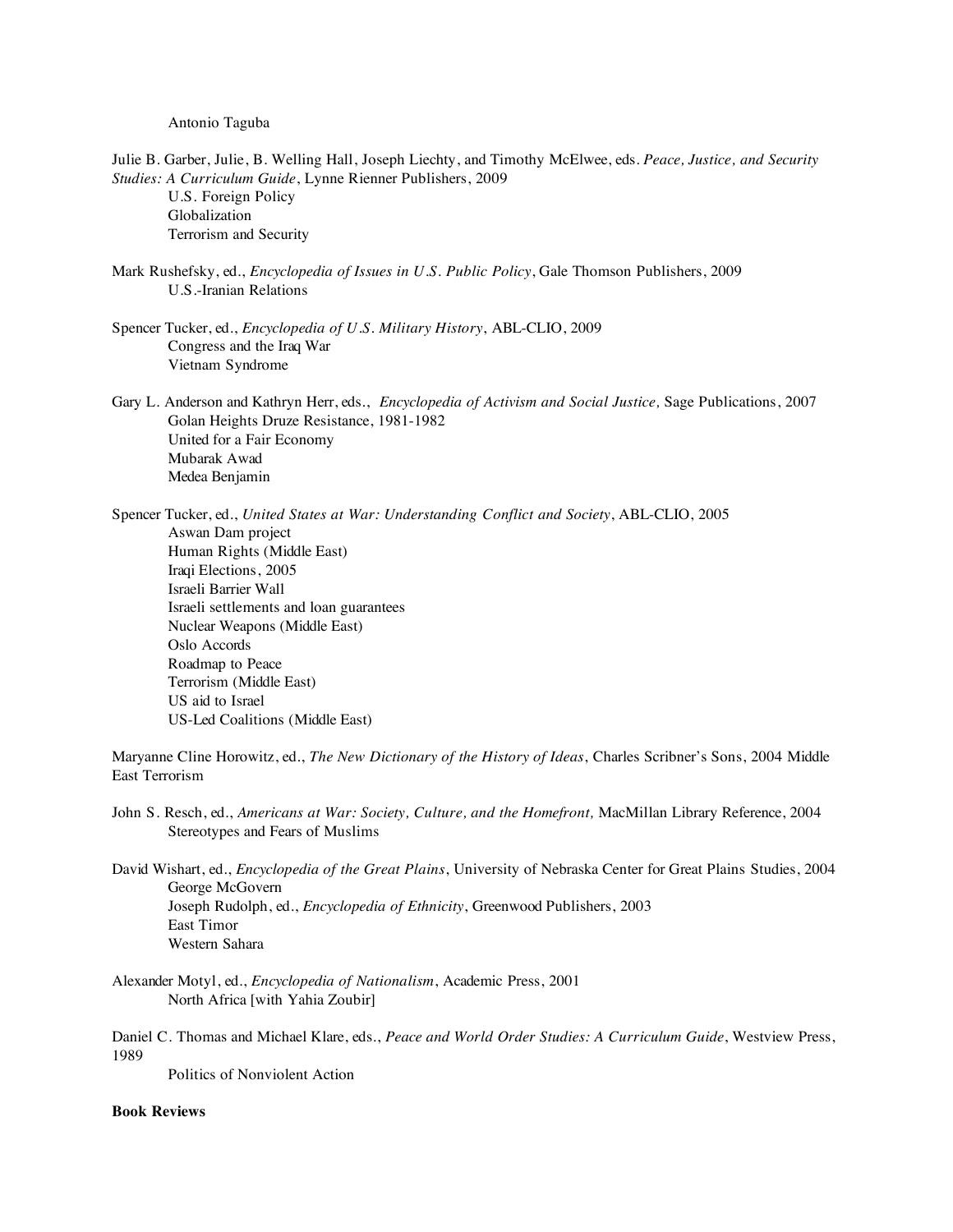John J. Mearsheimer and Stephen M. Walt's *The Israel Lobby and U.S. Foreign Policy* for *International Journal of Contemporary Iraqi Studies,* Vol. 2; No. 3

Tim Semmerling's *Israeli and Palestinian Postcards: Presentations of National Self*, in *Political Communication*, Vol. 23; No. 3 (July-September 2006)

Cheryl Rubenberg's *The Palestinians: Search for a Just Peace*, in *Journal of Palestine Studies*, Spring 2004 (No. 131)

Alan Dershowitz' *Why Terrorism Works: Understanding the Threat, Responding to the Challenge* and Phyllis Bennis' *Before and After: U.S. Foreign Policy and the September 11th Crisis*, in *Journal of Palestine Studies*, Summer 2003 (No. 128)

Noam Chomksy's *The Fateful Triangle: Israel, the United States, and the Palestinians*, in *Fellowship*, November-December 2002

Robert S. Litwick's *Rogue States and U.S. Foreign Policy: Containment after the Cold War* in *Middle East Policy*, Vol. IX, No. 1 (January 2001)

Neta Crawford and Audie Klotz' *How Sanctions Work: Lessons from South Africa* in *Journal of Modern African Studies*, Vol. 38, No. 3 (September 2000)

Liam Mahony and Luis Enrique Eguren's *Unarmed Bodyguards: International Accompaniment for the Protection of Human Rights* in *Peace Review*, Vol. 11; No. 1 (March 1998)

Constancio Pinto and Matthew Jardine's *East Timor's Unfinished Struggle: Inside the Timorese Resistance* in *Peace Review*, Vol. 9; No. 3 (Fall 1997)

Souad Dajani's *Eyes Without Country: Searching for a Palestinian Strategy of Liberation* in *Peace Review*, Vol. 8, No. 1; March 1996

Peter Ackerman and Christopher Kruegler's *Strategic Nonviolent Conflict: The Dynamics of People Power in the Twentieth Century* and Glenn Paige's *To Nonviolent Political Science: From Seasons of Violence*, in *New Political Science*, Spring 1996 (No. 35)

Naseer Aruri's *The Obstruction of Peace: The U.S., Israel and the Palestinians* in *Middle East Policy*, Vol. IV, No. 3 (March 1996)

Don Peretz' *Palestinians, Refugees, and the Peace Process*, in *International Journal of Middle East Studies*, Vol. 27, No. 3; August 1995

Camille Mansour's *Beyond Alliance: Israel and U.S. Foreign Policy*, in *Middle East Policy*, Vol. III, No. 4 (Spring 1995)

Abraham Ben-Zvi's *The United States and Israel: The Limits of the Special Relationship*, in *International Journal of Middle East Studies*, Vol. 27, No. 1 (February 1995)

Merrill Simon's *Jerry Falwell and the Jews*, in *Journal of Palestine Studies*, No. 57, Winter 1984-85

## **Policy Papers**

*Yemen: The Latest U.S. Battleground*, Foreign Policy in Focus Policy Report, Washington: Institute for Policy Studies, January 11, 2010

*How Communism Fell*, New York: Alternet, November 20, 2009

*Bipartisan Attack on International Humanitarian Law*, Foreign Policy in Focus Policy Report, Washington: Institute for Policy Studies, November 4, 2009

*The Goldstone Report: Killing the Messenger*, Foreign Policy in Focus Commentary, Washington: Institute for Policy Studies October 7, 2009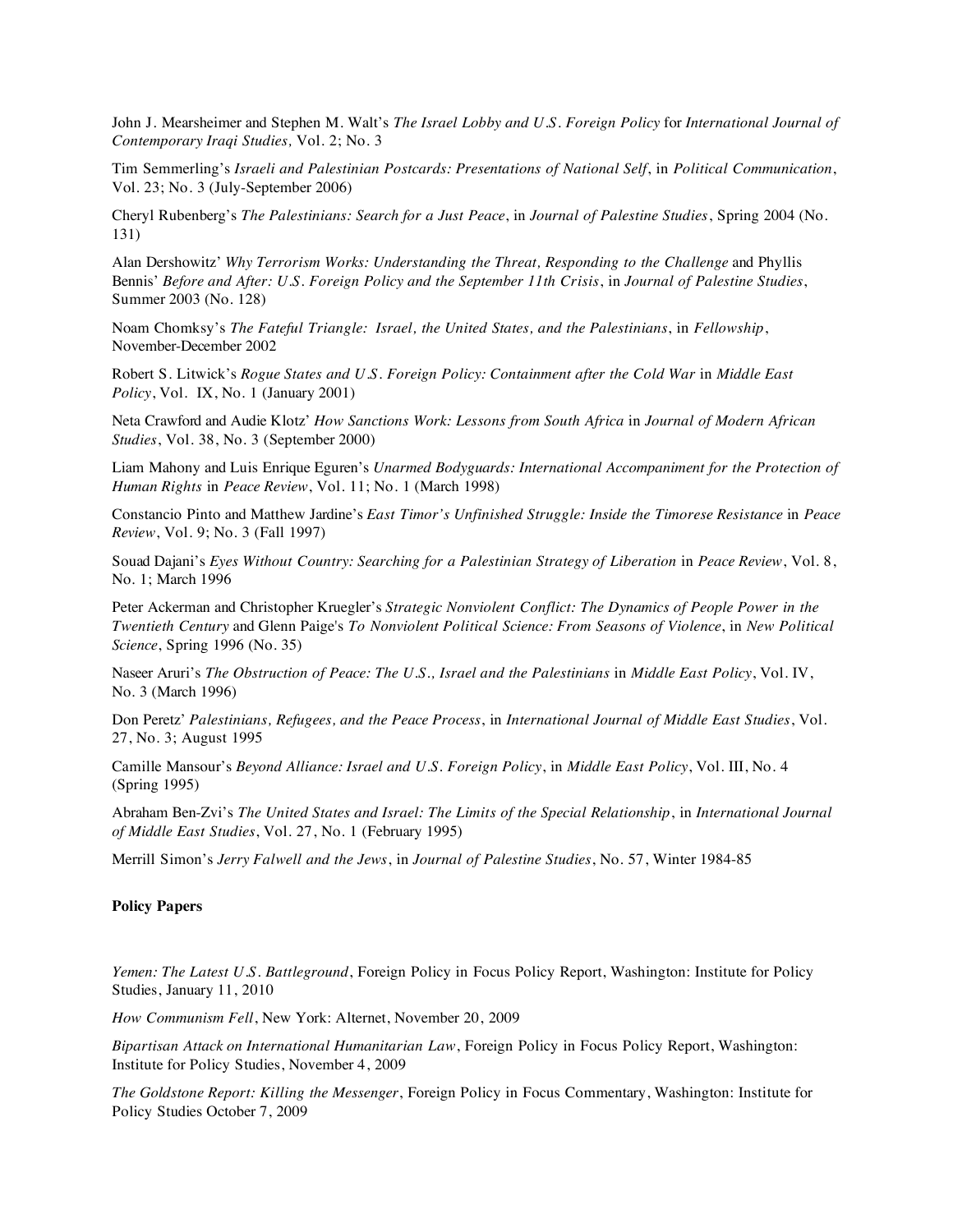*The Honduras Coup: Showdown in "Tegucigolpe*," Foreign Policy in Focus Policy Report, Washington: Institute for Policy Studies, July 10, 2009

*Iran's History of Civil Insurrections,* New York: Huffington Post, June 19, 2009

*Serbia: 10 Years Later*, Foreign Policy in Focus Policy Report, Washington: Institute for Policy Studies, June 17, 2009

*How the Clinton Administration and Congressional Democrats Enabled Israel's Settlements Expansion*, San Francisco: Alternet June 06, 2009

*The War on Yugoslavia:10 Years Later*, Foreign Policy in Focus Policy Report, Washington: Institute for Policy Studies, April 6, 2009

*The Budget's Foreign Policy Handcuffs*, Foreign Policy in Focus Policy Report, Washington: Institute for Policy Studies, March 20, 2009

*The U.S. and the Afghan Tragedy* [with Khushal Arsala], Foreign Policy in Focus Special Report, Washington: Institute for Policy Studies, Feb. 18, 2009

*Obama Gathering a Flock of Hawks to Oversee U.S. Foreign Policy*, San Francisco: Alternet, Janurary 30, 2009

*Congress Defends Israeli War Crimes in Gaza*, San Francisco: Alternet, Janurary 13, 2009

*America's Hidden Role in Hamas's Rise to Power*, San Francisco: Alternet. January 4, 2009

*The U.S. Attack on Syria: Implications for the Next Administration*, San Francisco: Alternet, December 8, 2008

*The Power of Protest in the Maldives*, London: Open Democracy, December 2, 2008

*Aminatou Haidar's Nonviolent Struggle in Western Sahara*, Foreign Policy in Focus Policy Report, Washington: Institute for Policy Studies, October 7, 2008

*Assessing the Republican Party Platform*, Foreign Policy in Focus Annotation, Washington: Institute for Policy Studies, September 15, 2008

*The 2008 Democratic Party Platform and the Middle East*, Foreign Policy in Focus Annotation, Washington: Institute for Policy Studies, September 5, 2008

*The United States and Georgia*, Foreign Policy in Focus Policy Report, Washington: Institute for Policy Studies, August 4, 2008

*Washington's Hypocrisy Over African Dictatorships*, Foreign Policy in Focus Policy Report, Washington: Institute for Policy Studies, July 1, 2008

*Congressional Intrusion in Lebanon's Internal Crisis*, Foreign Policy in Focus Policy Report, Washington: Institute for Policy Studies, June 10, 2008

*Western Sahara: Self-Determination and International Law,* Viewpoints, No. 6, Washington: Middle East Institute, April 2008

*Kosovo and the Politics of Recognition*, Foreign Policy in Focus Policy Report, Washington: Institute for Policy Studies, February 21, 2008

*The American Federation of Teachers and the U.S. Policy in the Middle East*, Foreign Policy in Focus Policy Report, Washington: Institute for Policy Studies, February 13, 2008

*Behind Obama and Clinton: A Comparison of the Foreign Policy Teams of the Democratic Front Runners*, Foreign Policy in Focus Policy Report, Washington: Institute for Policy Studies, February 4, 2008

*Arming the Middle East*, Foreign Policy in Focus Policy Report, Washington: Institute for Policy Studies, January 28, 2008

*Sexism, the Women's Vote and Hillary Clinton's Foreign Policy*, Portland, ME: Common Dreams News Center, January 27, 2008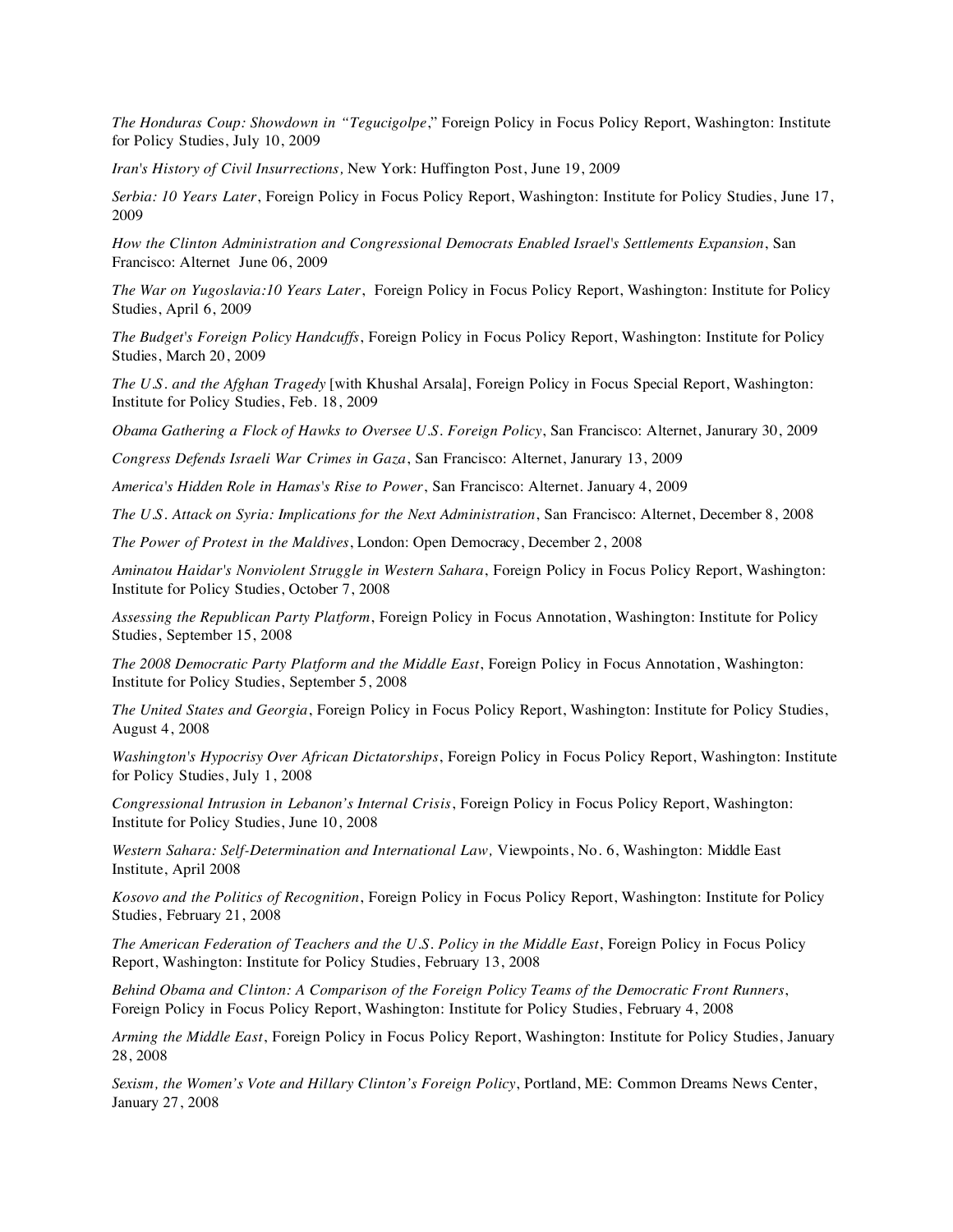*The Foreign Policy Agenda of the Democratic Front-Runners: Comparisons on Some Key Issues*, Portland, ME: Common Dreams News Center, January 25, 2008

*The United States, Nonviolent Action and Pro-Democracy Struggles*, Foreign Policy in Focus Discussion Paper, Washington: Institute for Policy Studies, January 24, 2008

*Barack Obama on Diplomacy*, Foreign Policy in Focus Policy Report, Washington: Institute for Policy Studies, January 17, 2008

*Bush in Israel/Palestine and the Outstanding Issues in the Peace Process*, Foreign Policy in Focus Policy Report, Washington: Institute for Policy Studies, January 16, 2008

*Barack Obama on the Middle East*, Foreign Policy in Focus Policy Report, Washington: Institute for Policy Studies, January 10, 2008

*The Israel Lobby Revisited*, Foreign Policy in Focus Policy Report, Washington: Institute for Policy Studies, December 20, 2007

*Hillary Clinton on Military Policy*, Foreign Policy in Focus Policy Report, Washington: Institute for Policy Studies, December 12, 2007

*Hillary Clinton on International Law and Human Rights*, Foreign Policy in Focus Policy Report, Washington: Institute for Policy Studies, December 11, 2007

*Hillary Clinton on Iraq*, Foreign Policy in Focus Policy Report, Washington: Institute for Policy Studies, December 10, 2007

*The Failure of Annapolis*, Foreign Policy in Focus Policy Report, Washington: Institute for Policy Studies, December 3, 2007

*Broken Peace Process*, Foreign Policy in Focus Policy Report, Washington: Institute for Policy Studies, November 26, 2007

*Pakistan's Dictatorships and the United States*, Foreign Policy in Focus Policy Report, Washington: Institute for Policy Studies, November 11, 2007

*Congressional Support for Iraq Partition: Cynical and Dangerous,* Foreign Policy in Focus Policy Report, Washington: Institute for Policy Studies, October 12, 2007

*The United States and "Regime Change" in Iran*, Right Web Analysis, Silver City, NM: International Relations Center, August 7, 2007

*Western Sahara Autonomy Plan: More Harm than Good*, London: Open Democracy, July 18, 2007

*The U.S. Role in the Gaza Tragedy*, Foreign Policy in Focus Policy Report, Washington: Institute for Policy Studies, June 26, 2007

*The U.S. and Israeli Role in the Rise of Hamas*, Foreign Policy in Focus Policy Report, Washington: Institute for Policy Studies, June 25, 2007

*The Democrats' Support for Bush's War*, Foreign Policy in Focus Policy Report, Washington: Institute for Policy Studies, May 31, 2007

*The U.S. Role in the Lebanon Debacle*, Foreign Policy in Focus Policy Report, Washington: Institute for Policy Studies, May 18, 2007

*The Democrats and the "Human Shields" Myth*, Foreign Policy in Focus Policy Report, Washington: Institute for Policy Studies, May 15, 2007

*Iraq: The Failures of Democratization*, Foreign Policy in Focus Policy Report, Washington: Institute for Policy Studies, March 14, 2007

*Somalia Returns as a Military Target*, Foreign Policy in Focus Policy Report, Washington: Institute for Policy Studies, January 14, 2007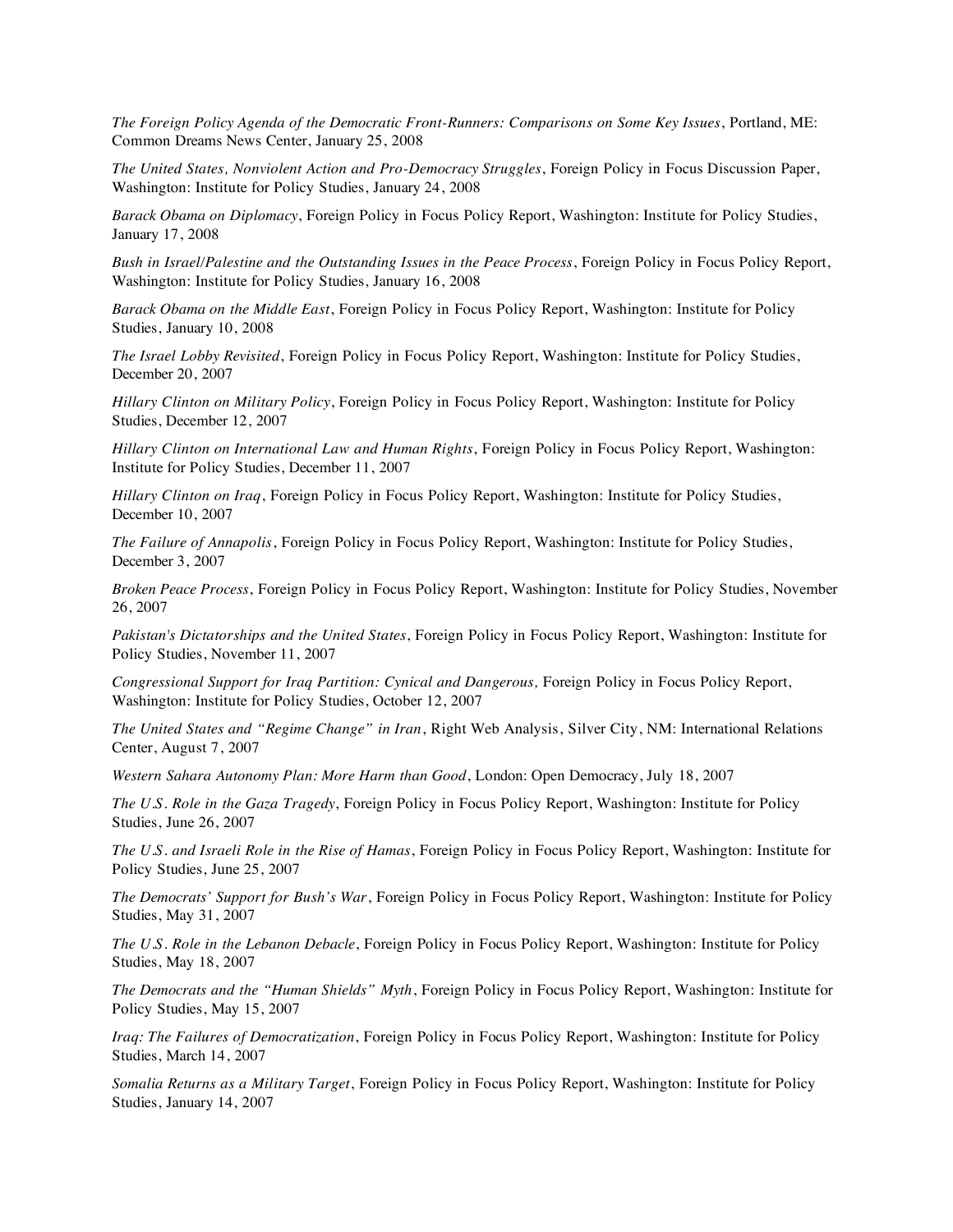*The United States and Lebanon's Civil Strife*, Foreign Policy in Focus Policy Report, Washington: Institute for Policy Studies, December 6, 2006

*Operation Enduring Freedom: A Retrospective*, Foreign Policy in Focus Policy Report, Washington: Institute for Policy Studies, October 17, 2006

*Afghanistan: Five Years Later,* Foreign Policy in Focus Policy Report, Washington: Institute for Policy Studies, October 13, 2006

*The U.S. Jihad against Hezbollah,* Foreign Policy in Focus Policy Report, Washington: Institute for Policy Studies, August 4, 2006

*Congress and the Israeli Attack on Lebanon: A Critical Reading,* Foreign Policy in Focus Policy Report, Washington: Institute for Policy Studies, July 22, 2006

*Nonviolence against Apartheid - A Case Study of "Globalisation from Below*," Globalizing Nonviolence, London: War Resisters International, July 2006

*Congressional Legislation Aimed at Isolating Hamas is Likely to Backfire,* Foreign Policy in Focus Policy Report, Washington: Institute for Policy Studies, June 14, 2006

*The United States, Israel, and the Possible Attack on Iran*, Foreign Policy in Focus Special Report, Washington: Institute for Policy Studies, April 28, 2006

*Iraq Three Years after "Liberation,"* Foreign Policy in Focus Policy Report, Washington: Institute for Policy Studies, April 21, 2006

*The Israeli Raid in Jericho: The Background*, Foreign Policy in Focus Policy Report, Washington: Institute for Policy Studies, March 17, 2006

*The Dubai Ports World Controversy: Jingoism or Legitimate Concerns?* Foreign Policy in Focus Policy Report, Washington: Institute for Policy Studies, March 13, 2006

*The U.S. Role in Iraq's Sectarian Violence*, Foreign Policy in Focus Policy Report, Washington: Institute for Policy Studies, March 8, 2006

*The Bush Administration's False Iraqi WMD Claims: Why Were they Taken Seriously?* Foreign Policy in Focus Policy Report, Washington: Institute for Policy Studies, Nov. 12, 2005

*Bombings and Repression in Egypt Underscore Failures in U.S. Anti-Terrorism Strategy*, Foreign Policy in Focus Policy Report, Washington: Institute for Policy Studies, August 11, 2005

*The U.S. and Iran—Democracy, Terrorism, and Nuclear Weapons*, Foreign Policy in Focus Policy Report, Washington: Institute for Policy Studies, July 26, 2005

*Bush Administration Stokes Dangerous Arms Race on Indian Subcontinent*, Foreign Policy in Focus Policy Report, Washington: Institute for Policy Studies, July 21, 2005

*Israeli Human Rights Abuses and the U.S. Attack on the United Nations and the NGO Community*, Foreign Policy in Focus Policy Report, Washington: Institute for Policy Studies, June 30, 2005

*Iraq: Two Years Later***,** Foreign Policy in Focus Discussion Paper, Washington: Institute for Policy Studies (March 2005)

*Recognizing the Power of Nonviolent Action*, Foreign Policy in Focus Policy Report, Washington: Institute for Policy Studies (March 30, 2005)

*The Dangerous Implications of the Hariri Assassination and the U.S. Response*, Foreign Policy in Focus Policy Report, Washington: Institute for Policy Studies (February 25, 2005)

*President Bush's Foreign Policy Discussion in the 2005 State of the Union Address – A Critical Assessment*, Foreign Policy in Focus Policy Report, Washington: Institute for Policy Studies (February 9, 2005)

*How Much Power Will the New Iraqi Government Really Have?* Foreign Policy in Focus Policy Report,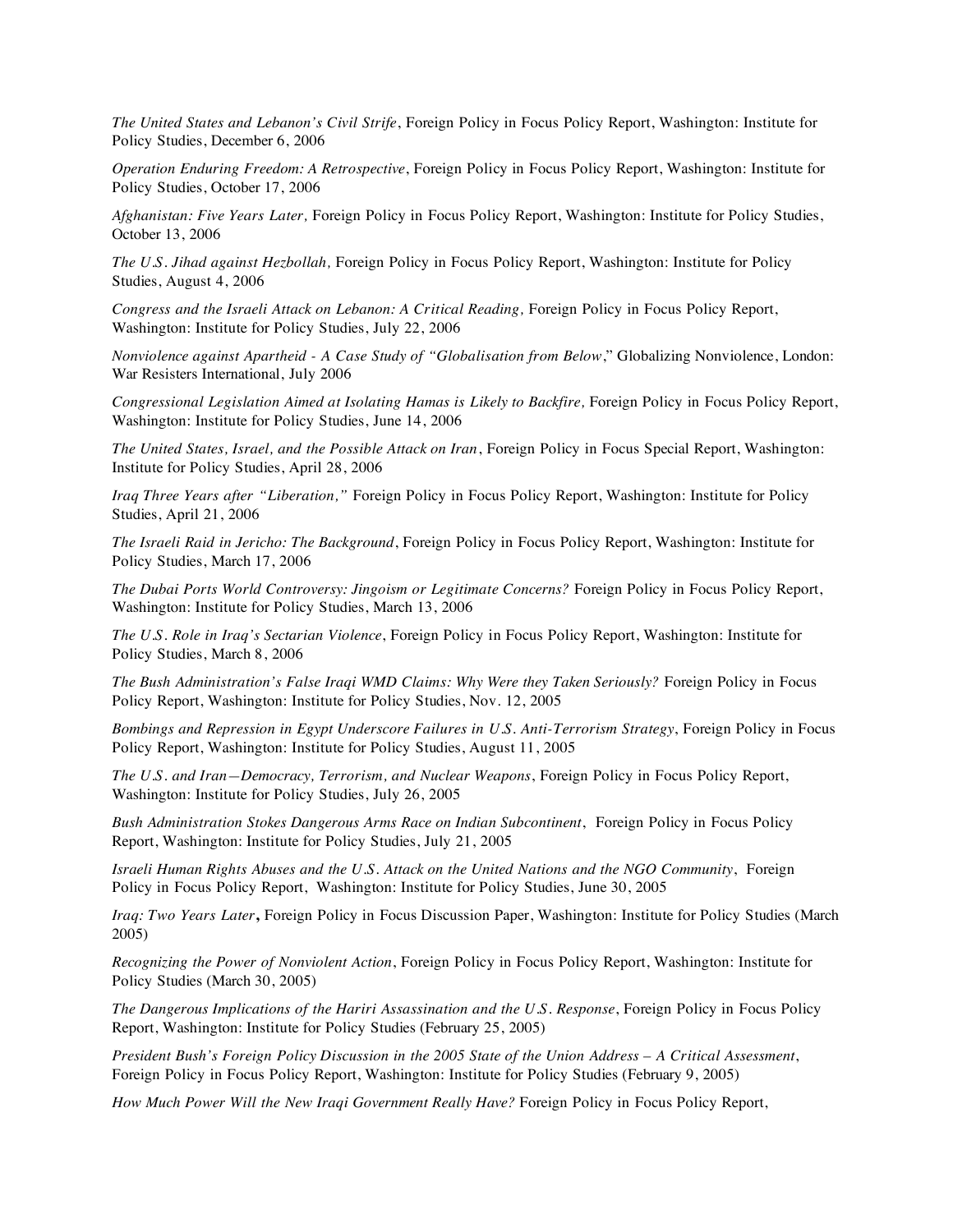Washington: Institute for Policy Studies (January, 2005)

*The Significance of the Pro-Democracy Movement in Ukraine,* Foreign Policy in Focus Discussion Paper, Washington: Institute for Policy Studies (December 21, 2004)

*Bush Administration Disasters Depicted as Triumphs*, Foreign Policy in Focus Policy Report, Washington: Institute for Policy Studies (October 29, 2004)

*The U.S. Invasion of Iraq: The Military Side of Globalization?*. Foreign Policy in Focus Policy Report, Washington: Institute for Policy Studies (October 26, 2004)

*Presidential Election Offers Little Choice for Israeli-Arab Peace*, Foreign Policy in Focus Policy Report, Washington: Institute for Policy Studies (October 24, 2004)

*Fact and Fiction in Foreign Policy: Misleading Foreign Policy Statements Made by the Candidates in the Vice Presidential Debate*, Foreign Policy in Focus Policy Report, Washington: Institute for Policy Studies (October 6, 2004)

*The Release of Mordechai Vanunu and U.S. Complicity in the Development of Israel's Nuclear Arsenal,* Foreign Policy in Focus Policy Report, Washington: Institute for Policy Studies (June 28, 2004)

*Defense of Israeli Assassination Policy by Bush Administration and Democratic Leaders an Affront to International Law and Israeli Security*, Foreign Policy in Focus Policy Report, Washington: Institute for Policy Studies (April 2, 2004)

*Iraq One Year Later*, Foreign Policy in Focus Policy Report, Washington: Institute for Policy Studies (March 2004)

*The U.N. and Global Security*, CQ Researcher, Washington: Congressional Quarterly, February 27, 2004

*Libyan Disarmament a Positive Step, but Threat of Proliferation Remains*, Foreign Policy in Focus Policy Report, Washington: Institute for Policy Studies (January 15, 2004)

*Saddam's Arrest Raises Troubling Questions*, Foreign Policy in Focus Policy Report, Washington: Institute for Policy Studies (December 15, 2003)

*Israelis and Palestinians Attempt to Jumpstart the Peace Process Despite Washington's Support for Sharon*, Foreign Policy in Focus Policy Report, Washington: Institute for Policy Studies (December 3, 2003)

*The U.S. Invasion of Grenada: A Twenty-Year Retrospective,* Foreign Policy in Focus Policy Report, Washington: Institute for Policy Studies (October 23, 2003)

*Noble Rhetoric Supports Democracy While Ignoble Policies Support Repression*, Foreign Policy in Focus Policy Report, Washington: Institute for Policy Studies (November 17, 2003)

*The War in Iraq is Not Over,* Foreign Policy in Focus Policy Report, Washington: Institute for Policy Studies, (September 2003)

*U.S. Travesty, Terrorist Atrocity, and UN Tragedy*, Foreign Policy In Focus Global Affairs Commentary, Washington: Institute for Policy Studies (August 26, 2003)

*Why the United States Should Transfer Administration of Iraq to the United Nations: Four Theses*, Foreign Policy In Focus Global Affairs Commentary, Washington: Institute for Policy Studies (July 31, 2003)

*Time to Question the U.S. Role in Saudi Arabia,* Foreign Policy in Focus Global Affairs Commentary, Washington: Institute for Policy Studies (May 20, 2003)

*The U.S. and Post-War Iraq: An Analysis*, Foreign Policy in Focus Policy Report, Washington: Institute for Policy Studies (May 2003)

*Recent Concerns Raised by Bush Administration Officials Regarding Syria*, Foreign Policy in Focus Talking Points, Washington: Institute for Policy Studies (April 14, 2003)

*The Bush Administration's Attacks on the United Nations*, Foreign Policy in Focus Global Affairs Commentary,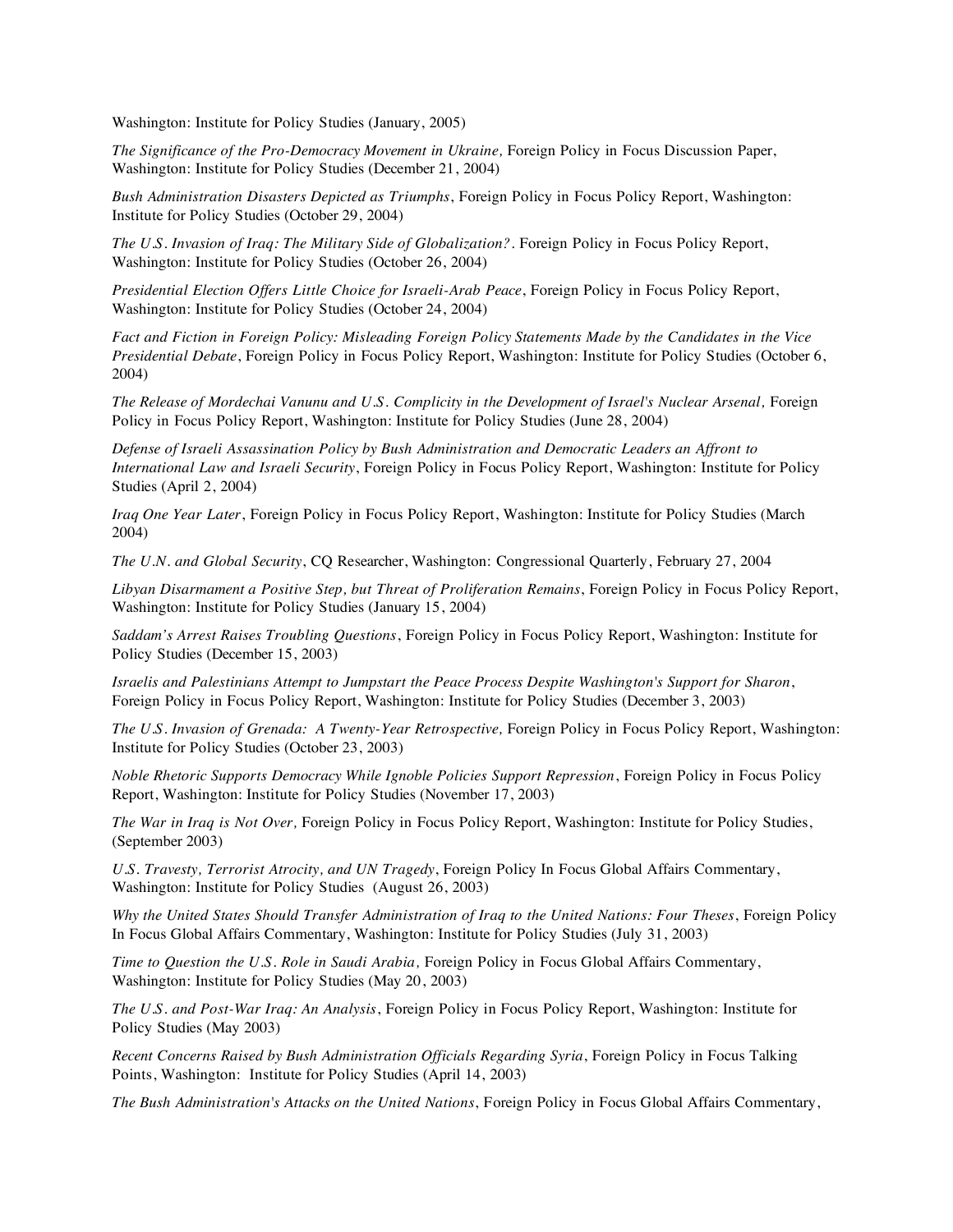Washington: Institute for Policy Studies (February 14, 2003)

*Addressing Iraqi Repression and the Need for Regime Change*, Foreign Policy in Focus Global Affairs Commentary, Washington: Institute for Policy Studies (January 30, 2003)

*Bush Working to Ensure Sharon's Re-election*, Foreign Policy in Focus Global Affairs Commentary, Washington: Institute for Policy Studies (January 13, 2003)

*The Abuse of the No-Fly Zones as an Excuse for War*, Foreign Policy in Focus Global Affairs Commentary, Washington: Institute for Policy Studies (December 6, 2002)

*The Case against War with Iraq*, Foreign Policy in Focus Policy Report, Washington: Institute for Policy Studies (October 2002)

*The Peace Process Between Israel and Syria* [with Joseph Yackley], Foreign Policy in Focus Brief, Vol. 7, No. 5, Washington: Institute for Policy Studies (May 2002)

*U.S. Security Assistance to Israel*, Foreign Policy in Focus Brief, Vol. 7, No. 3 Washington: Institute for Policy Studies (May 2002)

*Political Islam: Revealing the Roots of Extremism*, Information Brief #88, Washington: Center for Policy Analysis on Palestine (March 2002)

*Challenges for the Peace Movement in a Time of War*, Foreign Policy in Focus Global Affairs Commentary, Washington: Institute for Policy Studies (February 4, 2002)

*Lockerbie Verdict Unlikely to Bring Change*, Foreign Policy in Focus Global Affairs Commentary, Washington: Institute for Policy Studies (February 2001)

*Somalia as a Military Target,* Foreign Policy in Focus Global Affairs Commentary, Washington: Institute for Policy Studies (January 11, 2002)

*Yemen, the United States, and Al-Qaida*, Foreign Policy in Focus Global Affairs Commentary, Washington: Institute for Policy Studies (December 19, 2001)

*Western Sahara*, Foreign Policy in Focus Self-Determination Conflict Profile (December 2001)

*Why the U.S. Did Not Overthrow Saddam Hussein*, Foreign Policy in Focus Global Affairs Commentary, Washington: Institute for Policy Studies (November 20, 2001)

*Palestine*, Foreign Policy in Focus Self-Determination Conflict Profile (November 2001)

*International Terrorism*, Foreign Policy in Focus Brief, Vol. 3, No. 38 Washington: Institute for Policy Studies (September 2001)

*The U.S. as Global Outcast: Growing Anti-Americanism*, Foreign Policy in Focus Global Affairs Commentary, Washington: Institute for Policy Studies (July 2001)

*Libya: More Balance Needed*, Foreign Policy in Focus Brief, Volume 6, Number 26 Washington: Institute for Policy Studies (July 2001)

*U.S. Policy Toward Political Islam*, Foreign Policy in Focus Brief, Volume 6, Number 24 Washington: Institute for Policy Studies (June 2001)

*Overview of Self-Determination Issues in the Middle East*, Foreign Policy in Focus Special Report #14, Washington: Institute for Policy Studies (June 2001)

*Palestine and Israel*, Foreign Policy in Focus Brief, Vol. 6, No. 4, Washington: Institute for Policy Studies (February 2001)

*Iraq: 10 Years After the Gulf War,* Foreign Policy in Focus Brief, Vol. 6, No 1, Washington: Institute for Policy Studies (January 2001)

*The Gulf War: Eight Myths*, Foreign Policy in Focus Special Report #12, Washington: Institute for Policy Studies (January 2001)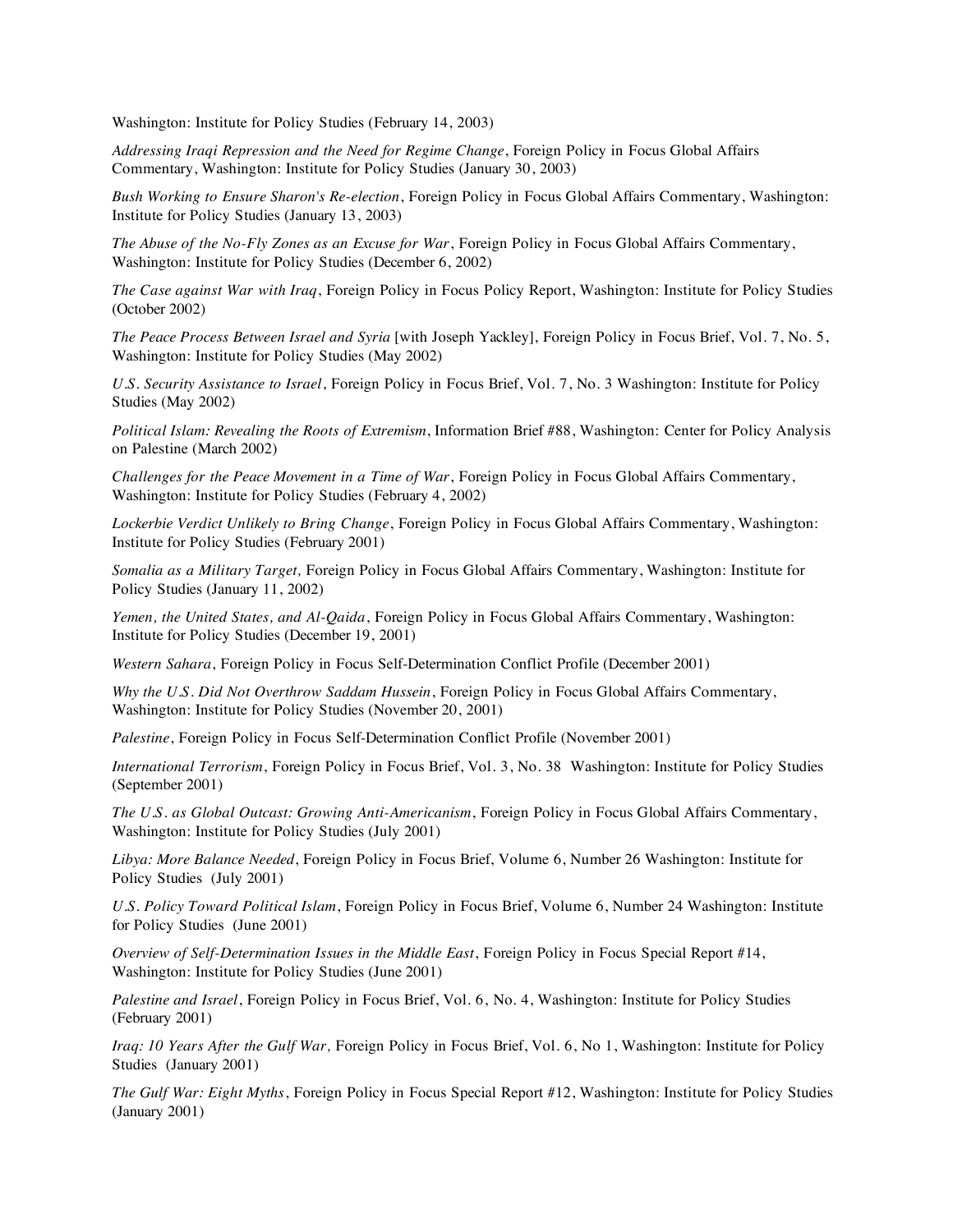*U.S. Resistance to International Criticism of Israel*, Information Brief No. 58, Washington: Center for Policy Analysis on Palestine (December 2000)

*Israeli Occupation of Lebanon and the Formation of Hezbollah,* Information Brief No. 46, Washington: Center for Policy Analysis on Palestine (September 2000)

*U.S. Failure to Pressure Israel Scuttled Camp David Peace Talks,* Information Brief No. 42, Washington: Center for Policy Analysis on Palestine (August 2000)

*U.S. Policy Toward Syria: Contending with the Post-Assad Era,"* Information Brief No. 38, Washington: Center for Policy Analysis on Palestine (July 2000)

*Continuing Storm: The U.S. Role in the Middle East*, Foreign Policy in Focus Special Report, Washington: Institute for Policy Studies (February 2000)

*The Israeli-Syrian Peace Process*, Foreign Policy in Focus Brief, Vol. 5, No. 3, Washington: Institute for Policy Studies (January 2000)

*The U.S., Greece and Turkey*, Foreign Policy in Focus Policy Report, Washington: Institute for Policy Studies November 1999

*Time for Detente Towards Iran*, Foreign Policy in Focus Brief, Vol. 4, No. 28, Washington: Institute for Policy Studies (November 1999)

*Morocco and Western Sahara*, Foreign Policy in Focus Brief, Vol. 3, No. 42, Washington: Institute for Policy Studies (December 1998)

# **Conference Papers**

"The Role of Strategic Nonviolent Action in Bolivia's 1977‐1982 Democratic Revolution," International Studies Association, New Orleans, LA Feb. 17, 2010

"Self-determination, Decolonization and Human Rights with Reference to the Western Sahara," Conference on Multilateralism and International Law, University of Pretoria, South Africa December 5, 2008 (plenary)

"The Role of Nonviolent Action in Democracy Promotion," Meeting of the International Peace Research Association, Leuven, Belgium July 18, 2008

"The Legacy of Gene Sharp in the Study and Promotion of Nonviolent Action," Meeting of the International Peace Research Association, Leuven, Belgium July 17, 2008 (plenary)

**"**The International Community and Military Occupation: Western Sahara in a Comparative Perspective," International Studies Association, San Francisco, CA March 28, 2008

"Peace or Pax Americana? U.S. Middle East Policy and the Threat to Global Security," International Conference on Europe and Asia between Islam and the United States, University of Melbourne, December 6, 2007

"The Emergence of Strategic Nonviolent Conflict as a Force for Regime Change," International Studies Association, Chicago, IL March 1, 2007

"The Study of U.S. Middle East Policy: Scholarship, Ideology and Anti-Intellectualism," International Studies Association, Chicago, IL March 1, 2007

"Mobilizing Civic Action to Fight Corruption," [with Shaazka Beyerle], International Anti-Corruption Conference, Guatemala City, Guatemala November 15, 2006

"East Timor and Western Sahara: A Comparative View," International Law and the Question of Western Sahara, Institute of Social Studies, The Hague, Netherlands October 27, 2006

"Western Influence in the 'Color Revolutions' and other Pro-Democracy Movements," Meeting of the Peace and Justice Studies Association, New York, NY October 6, 2006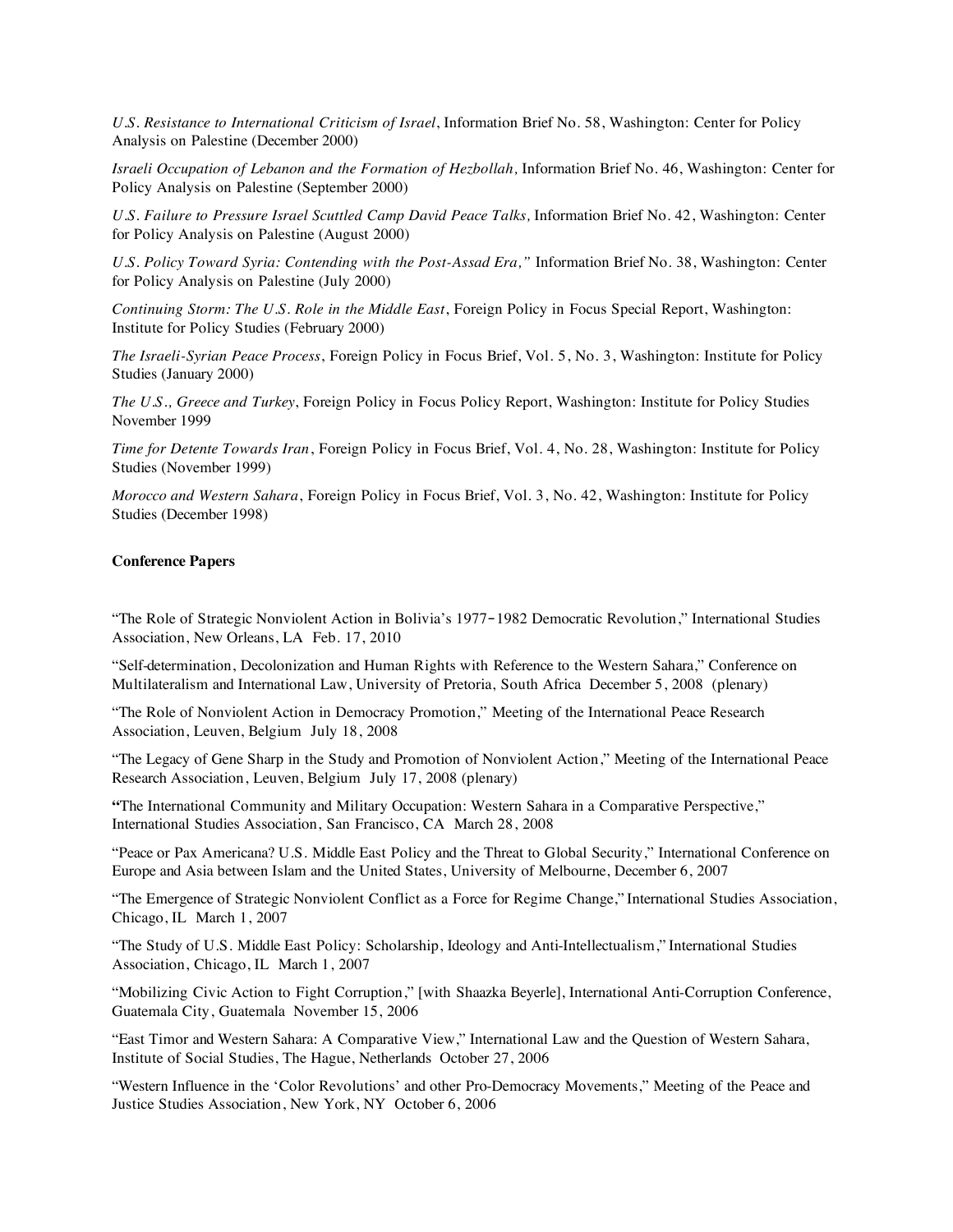"East Timor: The Triumph of Human Rights Movements over Realpolitik," Meeting of the American Political Science Association, Philadelphia, PA August 31, 2006

"U.S. Middle East Policy and Implications for International Humanitarian Law," Meeting of the International Peace Research Association, Calgary, Canada June 29, 2006

"The Prospects for Democracy in the Middle East and North Africa: Comparing Internal and External Influences," Meeting of the International Studies Association, San Diego, CA March 22, 2006

"Democracy, Nuclear Non-Proliferation, and U.S. Policy in the Middle East," keynote paper for the Conference on Middle East and Central Asian Politics, Economics, and Society, University of Utah September 9, 2005

"New Challenges in U.S. Middle East Policy," plenary paper for the Conference on War, Peace, and the Media, Portland State University, Portland, OR July 9, 2005

"The Two Faces of American Policy Generator of Anti-American Attitudes in the Middle East and North Africa," Meeting of the International Studies Association, Honolulu, HI March 2, 2005

"The Shift to the Right in U.S. Policy toward Israel," Conference on Middle East and Central Asian Politics, Economics, and Society, University of Utah September 10, 2004

"Unipolarity and the Search for Security: The Case of Iraq," Meeting of the International Studies Association, Montreal, Quebec, Canada March 18, 2004

"The U.S. Role in the Expansion of Israeli Settlements," Conference of the Center for Policy Analysis on Palestine, Washington, DC January 23, 2003

"The Evolution of U.S. Policy Towards Iraq," World Conference on Middle East Studies, University of Mainz, Germany September 10. 2002

"Redefining Middle East Security," Meeting of the International Peace Research Association, Suwon, South Korea July 3, 2002

"U.S. Support for Israel: Ethnic Politics of Pax Americana?" Meeting of the International Studies Association, New Orleans, LA March 25, 2002

"The United States' Role in the Israeli-Palestinian Peace Process," 2001: A Peace Odyssey, Hofstra University, Hempstead, NY Nov. 9, 2001

"The American Peace Movement and the Israeli Occupation," Concurrent Conference of the Consortium of Peace Research, Education and Development and the Peace Studies Association, Evergreen State College, Olympia, WA Oct. 5, 2001

"Neo-Liberalism and the Challenge of World Hunger," Conference on the Periphery and the Center in the Globalization Era in Genoa, Italy June 28, 2001

"Economic Liberalization, Globalization and World Hunger: New Opportunities and Challenges," International Symposium on the Causes and Remedies of Poverty, Rome, Italy Sept. 6, 2000

"Security Versus Pseudo-Security in the Persian Gulf," Meeting of the International Peace Research Association, Tampere, Finland Aug. 8, 2000

"The Mobilization and Antecedents of the People Power Movement in the Philippines," Meeting of the International Peace Research Association, Tampere, Finland Aug. 6, 2000

"The Gulf Security Regime and U.S. Policy," Persian Gulf Security Forum, Limassol, Cyprus May 28, 2000

"The U.S. Role in the Israeli-Syrian Peace Process," Concurrent Conference of the Consortium of Peace Research, Education and Development and the Peace Studies Association, Austin, TX April 1, 2000

"The Globalization of Nonviolent Action: Transnational Movements Against the WTO," Concurrent Conference of the Consortium of Peace Research, Education and Development and the Peace Studies Association, University of Texas, Austin, TX March 31, 2000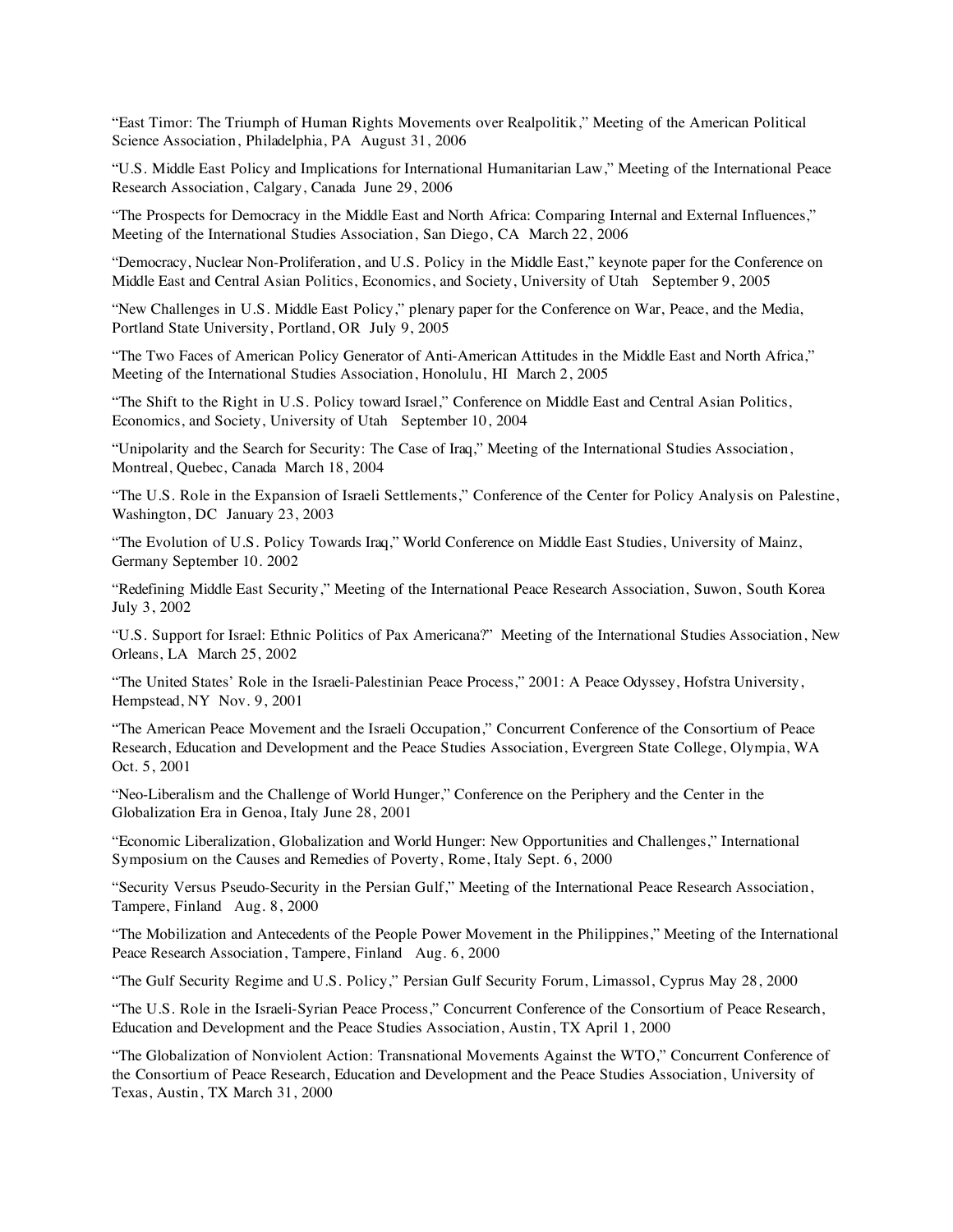"NATO's Rush to War in Yugoslavia," Conference on Transitional Justice Conference, University of San Francisco, Oct. 29, 1999

"Reversing the Irreversible: The Potential for State Contraction by Morocco and Indonesia," Meeting of the American Political Science Association, Boston, MA September 4, 1998

"The United States and the Lebanese-Israeli Peace Process," Meeting of the International Peace Research Association, Durban, South Africa June 22, 1998

"The Role of Nonviolent Action in the Downfall of Apartheid," Meeting of the International Peace Research Association, Durban, South Africa June 21, 1998

"Questions in Contemporary Research on Nonviolent Movements," Concurrent Conference of the Consortium of Peace Research, Education and Development and the Peace Studies Association, Bethel College, North Newton, KS April 11, 1998

"Post-Gulf War U.S. Conflicts With Iraq as a Function of the Rogue State Doctrine," Concurrent Conference of the Consortium of Peace Research, Education and Development and the Peace Studies Association, Bethel College, North Newton, KS April 10, 1998

"Territorial Expansionism and its Impediments: A Comparison of Western Sahara and East Timor," Meeting of the International Studies Association, Minneapolis, MN March 20, 1998

"People Power Movements: Nonviolent Action Against Authoritarian Regimes," Symposium on Democracy and Self-Determination, Santa Maria de Feira, Portugal July 23, 1997

"U.S. Policy Towards Indonesia in the Post-Cold War Era," International Symposium on Indonesia and East Timor, University of Oporto, Porto, Portugal July 20, 1997

"The Pro-Democracy Movement in Indonesia: Its Prospects and Challenges," International Symposium on Indonesia and East Timor, University of Oporto, Porto, Portugal July 18, 1997

"How Pax Americana Threatens Peace and Development in the Middle East," Joint Conference of the Consortium of Peace Research, Education and Development and the Peace Studies Association, Georgetown University, Washington, DC June 6, 1997

"U.S. Human Rights Policy and the Middle East: The Absence of Debate," Hendricks Symposium on the United States and Human Rights, University of Nebraska--Lincoln September 20, 1996

"Unarmed Insurrections in Pro-Democracy Movements in Africa," Meeting of the International Peace Research Association, Brisbane, Australia July 10, 1996

"The Role of Pariah States in U.S. Middle East Policy," Meeting of the International Peace Research Association, Brisbane, Australia July 9, 1996

"U.S. Policy Towards Jerusalem and International Law," Meeting of North American NGOs on the Question of Palestine, United Nations, New York, NY June 26, 1996

"Radical Islam and the U.S. Response," Meeting of the Western Political Science Association, San Francisco, CA March 15, 1996

"U.S.-Israeli Relations: Ongoing Strategic Imperatives in the Post-Cold War Era," Meeting of the Middle East Studies Association, Washington, DC December 8, 1995

"The U.S. Role in the Western Sahara Peace Process," Conference on Future U.S. Foreign Policy: Engagement and Disengagement in the New Global Order, International Studies Association's Foreign Policy Analysis Section and the University of Maryland's Harrison Program on the Future Global Agenda, College Park, MD Nov. 3, 1995

"The American Peace Movement and the Middle East," Conference of the Consortium on Peace Research, Education and Development, Salem, OR August 11, 1995

"The United States and the United Nations: Superpower Imperatives in the Community of Nations," Conference on the United Nations at Fifty, Saskatoon, Saskatchewan, Canada March 2, 1995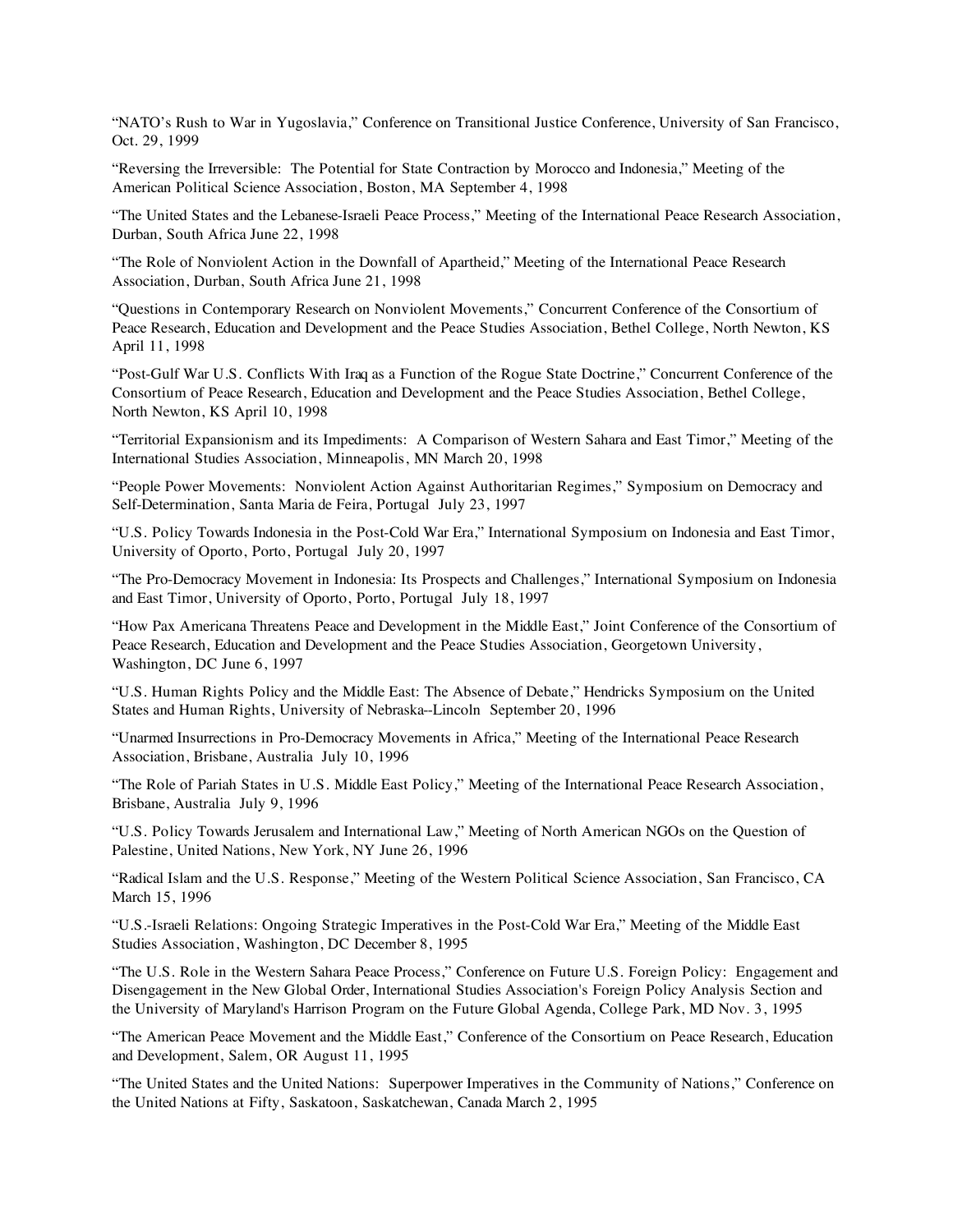"Decisions on Intervention: U.S. Response to Iranian and Egyptian Nationalism in the 1950s," Meeting of the Middle East Studies Association, Phoenix, AZ November 1994

"Conflict in the Maghreb in the Post-Cold War Era," Meeting of the International Studies Association--West, Seattle, WA October 14, 1994

"U.S. Non-Proliferation Policy in the Post-Cold War World," Conference of the Peace Studies Association, San Francisco, CA April 10, 1994

"U.S.-Israeli Relations in the Coming Decade: Opportunities and Challenges," Conference on Israel in the 1990s, Ben Gurion University, Beersheva, Israel January 7, 1994

"Unarmed Insurrections in the Middle East," Meeting of the Middle East Studies Association, Research Triangle Park, NC Nov. 11, 1993

"The Enforcement of International Law in the Post-Cold War Era," Meeting of the Washington State Bar Association, Seattle, WA May 27, 1993

"U.S. Aid to Africa in a Changing World Order," Meeting of the African Studies Association, Seattle, WA Nov. 22, 1992

"The Rise and Potential Fall of the U.S. Alliance with the Gulf Monarchies," Meeting of the Middle East Studies Association, Portland, OR Oct. 29, 1992

"The Myth of Democratic Party Weakness on Foreign Policy," Meeting of the American Political Science Association, Chicago, IL Sept. 3, 1992

"The United States Middle East Policy in the Post-Cold War World," Meeting of the International Peace Research Association, Kyoto, Japan July 27, 1992

"Nonviolent Insurrections against Third World Authoritarian Regimes," International Conference on Democracy and Democratization in the Third World, Nassau, The Bahamas Nov. 19, 1991

"Analyzing Contemporary People Power Movements," Meeting of the International Studies Association, Vancouver, BC, Canada March 23, 1991

"Factors Shaping the U.S.-Israeli Alliance," Meeting of the American Political Science Association, San Francisco, CA Aug 31, 1990

"Nonviolent Resistance to Apartheid in Contemporary South Africa," Meeting of the Midwest Political Science Association, Chicago, IL April 7, 1990

"The Intifadah and its Impact on Palestinian Nationalism," Meeting of the American Political Science Association, Atlanta, GA Sept. 3, 1989

"Participatory Democracy in Third World Nationalist Movements: The Decline of Leninism?" Third World Conference, Chicago, IL April 8, 1989

"The United States in the Sahara War: Strategic Priorities in the Maghreb," Conference on the Superpowers and North Africa, American University, Washington, DC March 4, 1988

"The Polisario and the United States: A Non-Aligned Movement Confronts a Bi-polar World View," Meeting of the African Studies Association, Denver, CO Nov. 21, 1987

"Resistance Without Arms: Nonviolent Action in Israeli Occupied Territories," Meeting of the Association of Arab-American University Graduates, Arlington, VA Nov. 20, 1987

"People Power in the Philippines: The Roots of the Marcos Overthrow," Meeting of the Northeastern Political Science Association, Nov. 15, 1986

"The United States and Morocco: The Dynamics of a Special Relationship," International Conference on Moroccan American Relations, Old Dominion University, Norfolk, VA Nov. 13, 1986

"Egypt After Sadat: Domestic Consequences," Delaware Valley conference of the International Studies Association,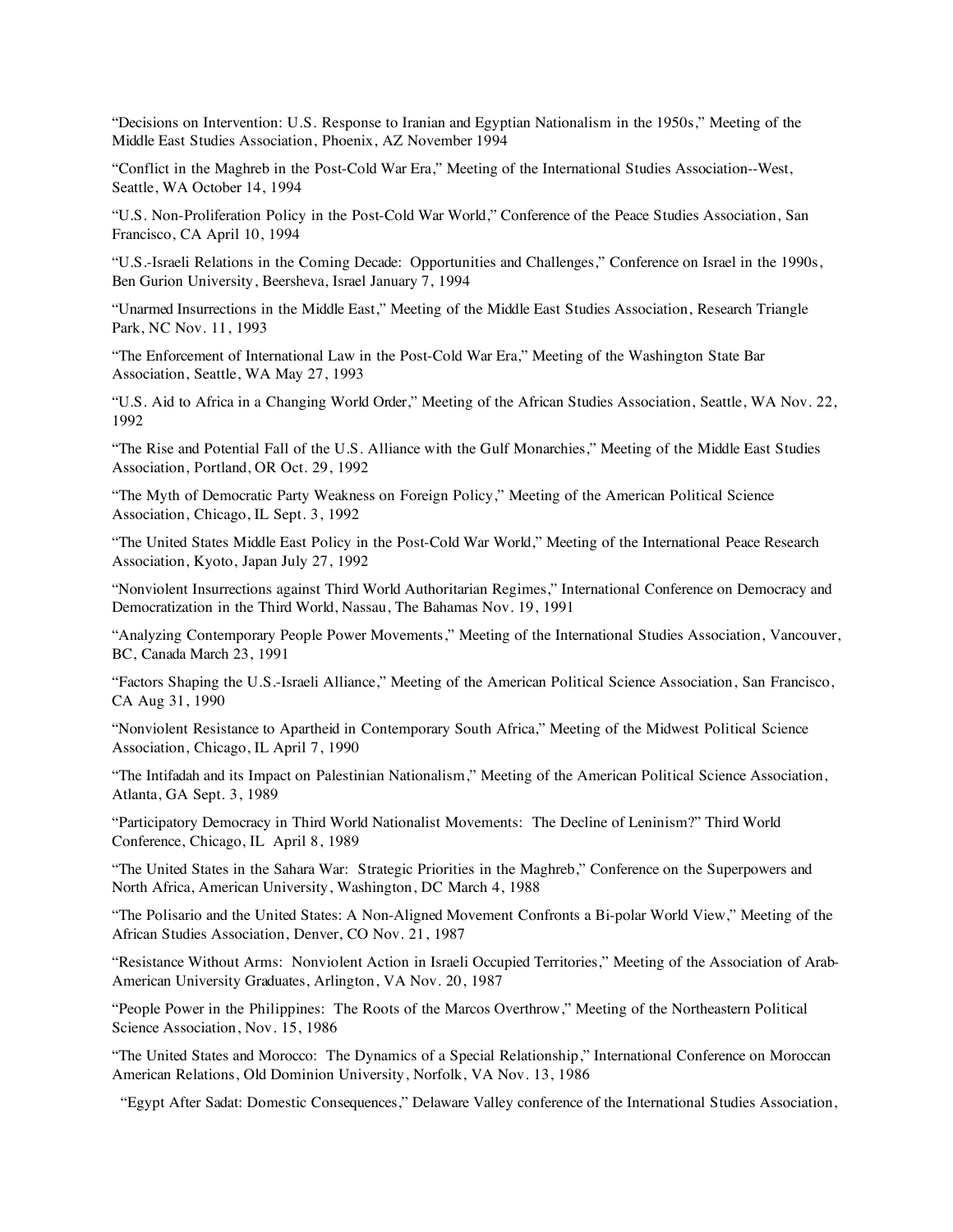Widener College, Chester, PA Dec. 5, 1981

### **Other Conference Presentations**

Discussant, "Issues in Obama's Mediation Approach to the Israeli‐Palestinian Conflict," International Studies Association, New Orleans, LA Feb. 17, 2010

Chair, "The Role of Strategic Nonviolent Action in Civil Resistance Movements," International Studies Association, New Orleans, LA Feb. 17, 2010

Discussant, "War and Peace by Other Means," American Sociological Association, San Francisco, CA August 11, 2009

Chair and Discussant, "Citizenship and Social Capital," World Congress of Political Science, Santiago, Chile July 13, 2009

Chair and Discussant, "Nonviolent Action in Latin America," Joint Conference of the International Studies Association and the Brazilian Association of International Relations, Rio de Janeiro, Brazil July 23, 2009

Panel Discussant, "Nonviolent Action: From Local Civil Resistance to Third Party Intervention," International Studies Association, New York, NY February 18, 2009

Roundtable Participant, "Fragmented Tyrannies: The Nexus of Corruption and Extreme Violence," International Anti-Corruption Conference, Athens, Greece November 1, 2008

Roundtable Participant, "Civil Resistance in the Modern World," Forum 2000 Conference, Prague, Czech Republic October 13, 2008

Plenary Panel, "Strategic Nonviolent Action," Meeting of the Peace and Justice Studies Association, Portland, OR September 13, 2008

Roundtable Participant, "The Consistent Pro-Life Movement," Meeting of the Peace and Justice Studies Association, Portland, OR September 12, 2008

Panel Discussant, "From Dictatorship to Democracy: The Role of Strategic Nonviolent Movements," International Studies Association, San Francisco, CA March 26, 2008

Roundtable Participant, "Globalization, State Building, and the Occupation of Iraq," International Studies Association, San Francisco, CA March 26, 2008

Panel Chair, "Between Soft and Hard Power: Contemporary Applications of Nonviolent Conflict," International Studies Association, Chicago, IL March 1, 2007

Panel Discussant, "Israel-Palestine Peace and Conflict - Quo Vadis," International Studies Association, Chicago, IL March 2, 2007

Roundtable Participant, "What Will Washington Take to Heart? Implications for U.S. Policy," Conference on the War in Iraq: Regional Implications," Massachusetts Institute of Technology, November 12, 2006

Roundtable Participant, "Anti-Intellectualism and Academic Freedom," Meeting of the Peace & Justice Studies Association, New York, NY October 6, 2006

Roundtable Participant, "U.S. Foreign Policy in the Global South," Meeting of the International Studies Association, San Diego, CA March 22, 2006

Panel Discussant, "US-Iran Relations: Rhetoric and Ideology in International Affairs," Conference on Middle East and Central Asian Politics, Economics, and Society, University of Utah September 10, 2005

Roundtable Participant, "New Directions for Authoritarianism and Democracy in the Middle East and Central Asia," Conference on Middle East and Central Asian Politics, Economics, and Society, University of Utah September 9,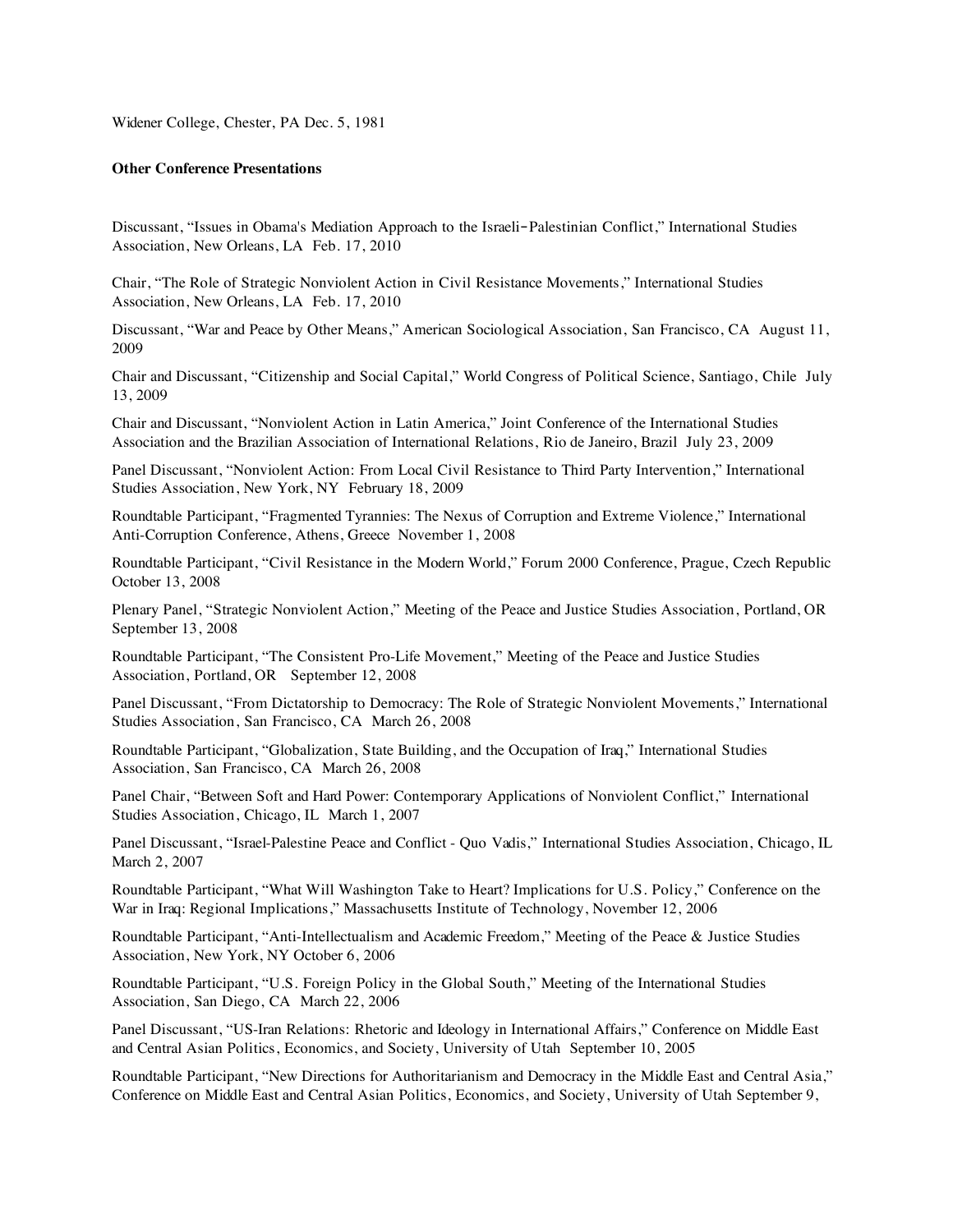2005

Roundtable Participant, "Solutions for the Sahara: The Western Sahara Question in the Geopolitical Dynamics of the Maghreb Region," Conference of the European Institute for the Mediterranean, Miraflores de la Sierra, Spain June 4, 2005

Roundtable Participant, "Perspectives on the Post-9/11 World," Conference on Middle East and Central Asian Politics, Economics, and Society, University of Utah September 10, 2004

Panel Discussant, "Thoughts on Terrorism and State Violence," Conference on Middle East and Central Asian Politics, Economics, and Society, University of Utah September 10, 2004

Roundtable Participant, "Nonviolent Pro-Democracy Movements in Eastern Europe," Conference on War, Peace, and the Media, Portland State University, Portland, OR July 9, 2005

Panel Discussant, "Rhetoric and Realities of Human Rights," Conference on Middle East and Central Asian Politics, Economics, and Society, University of Utah September 9, 2004

Roundtable Participant, "Kurdish Futures: Conflicts and Possibilities," Conference on Kurdish Human Rights, California Institute of Integral Studies, San Francisco, CA September 4, 2004

Roundtable Participant, "The Future of Iraq," Socialist Scholars Conference, Cooper Union, New York, NY March 14, 2004

Roundtable Participant, "The U.S. and the World," Toda Institute Annual Conference, University of Hawaii, February 7, 2004

Roundtable Participant, "Safeguarding Academic Freedom," Meeting of the Peace & Justice Studies Association, Evergreen State College, Olympia, WA October 10, 2003

Roundtable Participant, "American Foreign Policy and Globalization," Frank Church Symposium on International Affairs, Idaho State University, February 21, 2003

Roundtable Participant, "The Role of Intergovernmental and Non-governmental Organizations in the Promotion of Human Rights," Frank Church Symposium on International Affairs, Idaho State University, February 20, 2003

Roundtable Participant, "Alternatives to War in the Struggle Against Terrorism," Meeting of the International Peace Research Association, Suwon, South Korea July 4, 2002

Roundtable Participant, "The American Peace Movement in the Aftermath of September 11," Conference on Peace and Globalization, University of Oregon, Oct. 13, 2001

Roundtable Participant, "Nonviolent Responses to Terrorism," Concurrent Conference of the Consortium of Peace Research, Education and Development and the Peace Studies Association, Evergreen State College, Olympia, WA Oct. 5, 2001

Roundtable Participant, "Prospects for Conflict Resolution in Western Sahara," Hague Appeal for Peace, The Hague, Netherlands, May 8, 1999

Roundtable Participant, "The Future of Jerusalem," Hague Appeal for Peace, The Hague, Netherlands, May 7, 1999

Roundtable Participant, "Conscientious Objection to War: Its History and Evolution," Hague Appeal for Peace, The Hague, Netherlands, May 6, 1999

Roundtable Participant, "The Rise of Global Nonviolent Action," Hague Appeal for Peace, The Hague, Netherlands, May 5, 1999

Roundtable Participant, "Problems of Regional Peace, Security and Cooperation," Persian Gulf Security Forum, Istanbul, Turkey, March 7, 1999

Roundtable Chair and Participant, "Prospects for Conflict Resolution in East Timor," Meeting of the International Peace Research Association, Durban, South Africa June 23, 1998

Roundtable Chair and Participant, "After Thirty Years of Occupation: Prospects for Peace in Israel/Palestine,"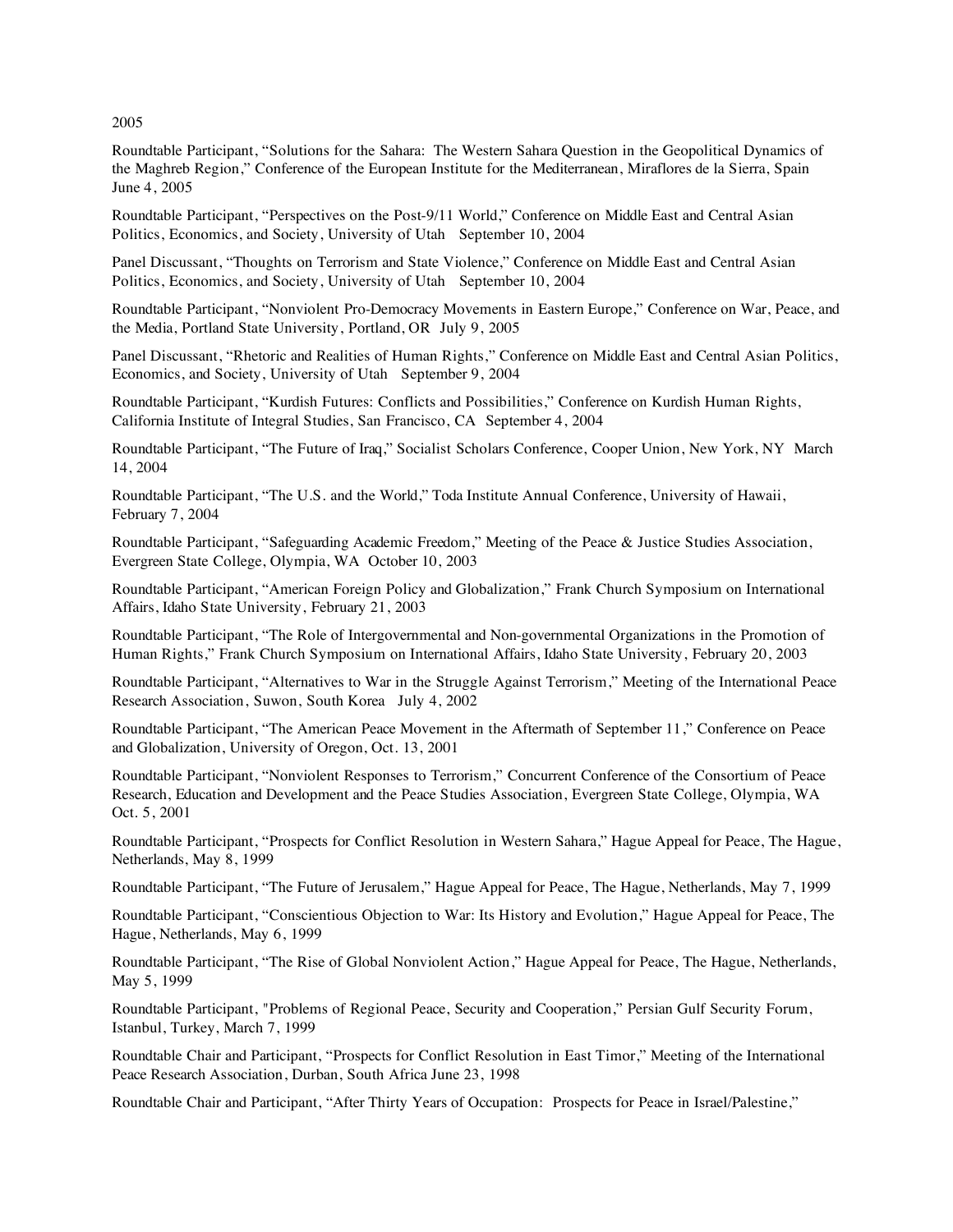Concurrent Conference of the Consortium of Peace Research, Education and Development and the Peace Studies Association, Georgetown University, Washington, DC June 5, 1997

Panel Discussant, "Global Democratization: Regional Patterns," Meeting of the International Studies Association – West, Seattle, WA October 15, 1994

Panel Chair, "Nuclear Weapons," Conference of the Peace Studies Association, San Francisco, CA April 10, 1994

Panel Chair and Discussant, "Sovereignty Issues: Ethnicity, Boundaries, and Population Movements," Meeting of the International Peace Research Association, Kyoto, Japan July 29, 1992

Resource Person, COPRED Conference on the Study of Nonviolence in Higher Education, George Mason University, Fairfax, VA Jan. 12-13, 1990

Panel Organizer and Chair, "Nonviolent Movements in the Third World," Meeting of the American Political Science Association, Atlanta, GA Sept. 3, 1989

Panel Discussant, "Contending Perspectives on Democracy and Development," Meeting of the American Political Science Association, Atlanta, GA Sept. 2, 1989

# **Editorial Positions**

Editorial Board, *Encyclopedia of the Israeli-Palestinian Conflict*, Lynne Rienner Publishers, 2004-2007

Associate Editor, *Peace Review*, 1995- Special Editor for issue on Israel and Palestine, Vol. 15, No. 1 (March 2003) Special Editor for issue on national self-determination [with Teresa Walsh], Vol. 10, No. 2 (June 1998)

Associate Editor for the Middle East and North Africa, *Foreign Policy in Focus*, 1998-2007

#### **Selected Essays**

"The Democrats' Attack on Goldstone," *Tikkun*, November-December 2009

"Weapons of Mass Democracy," *Yes!*, Fall 2009

- "To Be Truly Pro-Israel," *Yes!*, June 2008
- "The Limits of the Moroccan Autonomy Proposal," *Middle East Journal*, May 2008
- "The Israel Lobby: A Progressive Critique of Mearsheimer and Walt," *Tikkun*, November-December 2007
- "Western Sahara's Struggle for Freedom," *Win*, Fall 2007
- "The Iranian Nuclear Threat: Myth and Reality," *Tikkun*, January-February 2007
- "America's Military Proxy," *Tikkun*, November-December 2006
- "Is the Israel Lobby Really That Powerful?" *Tikkun,* July-August 2006
- "The Other Occupation: Morocco and Western Sahara," *Tikkun*, January-February 2006
- "How the Hawk Kills the Dove," *New Internationalist*, September 2005
- "Old Wine in New Bottles: Bush Administration Attacks Amnesty International," *Fellowship*, September-October 2005
- "Challenging Occupation in an Election Year," *Tikkun,* July-August 2004
- "Defending Zionism in a Time of Occupation and Repression," *Tikkun*, March-April 2004
- "Attacks on Dean Expose Democrats' Shift to the Right," *Tikkun*, November-December 2003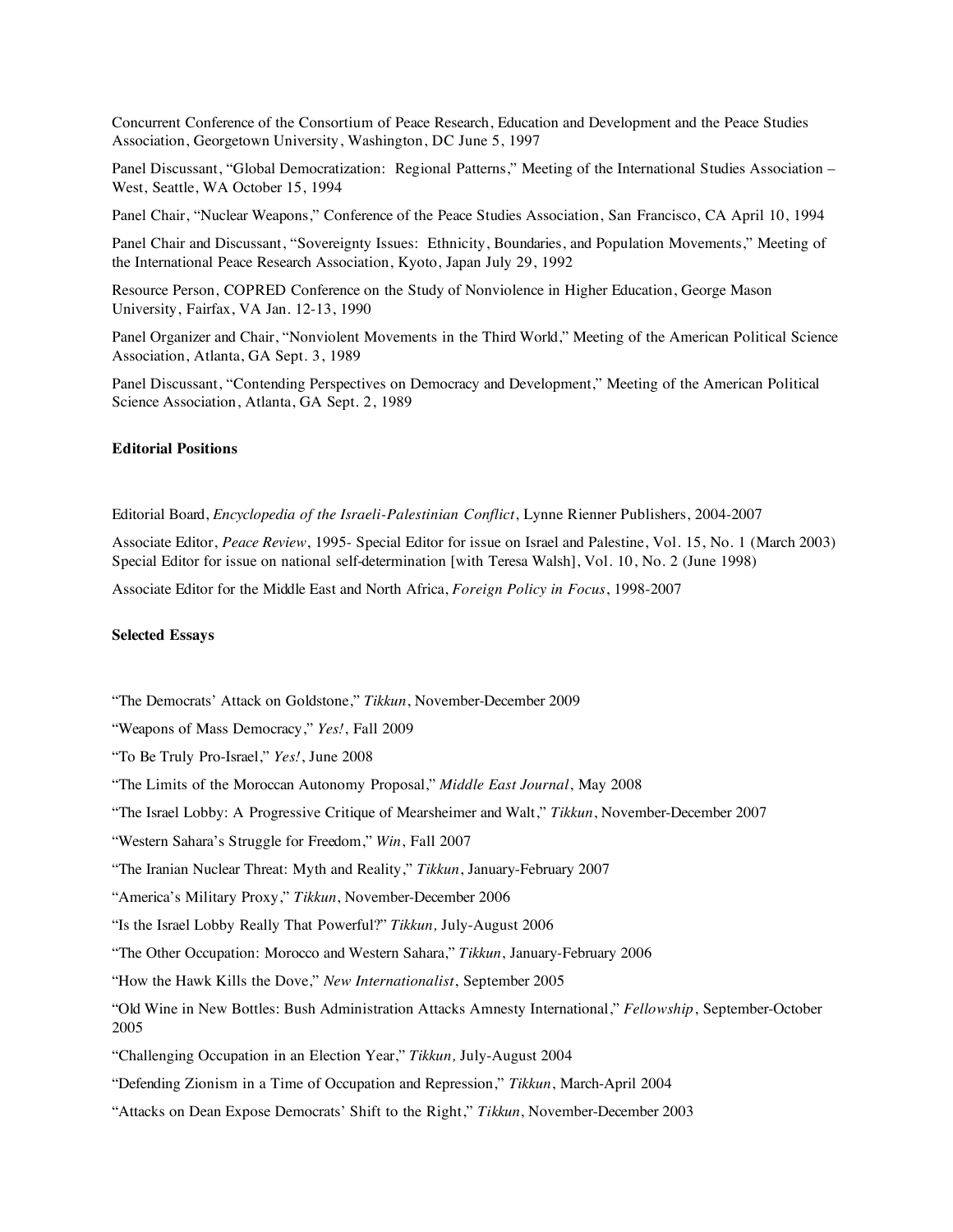- "Israel and the United Nations," *Tikkun*, May/June 2003
- "Iraq, Israel and the Jews," *Tikkun*, March/April 2003
- "Understanding the U.S.-Israeli Relationship," *Fellowship,* January-February 2003
- "Six Arguments for Everybody against the Invasion of Iraq," *Fellowship*, November-December 2002
- "U.S. Double Standards," *The Nation*, October 28, 2002
- "The Case against War with Iraq," *The Nation*, September 16, 2002
- "Nonviolent Resistance and Islam," *The Nonviolent Activist*, January-February 2002
- "Challenging Aid to Israel," *Middle East Insight*, April-May 2001
- "The Israeli-Syrian Impasse," *Tikkun*, November 2000
- "Cuba's New Revolution," *Designer/Builder*, August 2000[recognized as #12 Top Censored Story of the Year 2000, Project Censored, Sonoma State University]
- "Anti-Semitism in U.S. Middle East Policy," *Z*, March 1995
- "The Greening of Cuba: Innovative Solutions in a Collapsing Economy," *In Context*, Spring 1995
- "Americans Didn't Predict How Apartheid Would Fall," *The Nonviolent Activist*, September-October 1994
- "The Hebron Massacre and the American Connection," *Z*, April 1994
- "Washington's Hard Line: The U.S. as Obstacle to Israeli-Palestinian Peace," *The Progressive*, March 1994
- "U.S.-Syrian Relations in a New Era," *In These Times*, February 7, 1994
- Interview with George McGovern, *The Progressive*, October 1993
- "The Great Middle East Debate that Didn't Happen," *The Progressive*, July 1992
- "Democratic Candidates Lose on Mideast Policy Issues," *In These Times*, April 15, 1992
- "Is U.S. Overstaying Its Gulf Welcome?," *In These Times*, February 26, 1992
- "Behind the Fundamentalist Upsurge in Algeria," *In These Times*, January 29, 1992
- "The Western Sahara Plebiscite and the American Response," *In These Times*, January 15, 1992
- "The Peace Movement and the Gulf War: Its Message and Impact," *Fellowship*, January 1992
- "Bush Policy Guarantees More Mideast Turmoil," *In These Times*, November 6, 1991
- "Iraq on the Eve of the War: A Sense of Invulnerability and a Willingness to Endure," *In These Times*, January 30, 1991
- "Israel's Blank Check: Congressional Liberals and Palestinian Human Rights," *The Progressive*, November 1989
- "The Historic Context of U.S.-Israeli Relations," *In These Times*, September 14, 1988
- "U.S. Military Aid to Israel: Balancing Security and Human Rights," *In These Times*, May 4, 1988
- "The Political Economy of the Grenadian Revolution: A PostMortem," *The Progressive*, January 1984
- "Palestinians and the Islamic Right," *The Progressive*, October 1982
- "Strange Bedfellows: Menachem Begin and the Christian Right," *The Progressive*, November 1981
- "Israel's Draft Resisters," *The Progressive*, October 1981
- "The Student Movement Today: New Tactics, New Priorities," *Fellowship*, January 1981
- "General Motors and South Africa," *Oberlin Alumni Magazine*, January 1980

<sup>&</sup>quot;Humanitarian Intervention," *The Nation*, July 14, 2003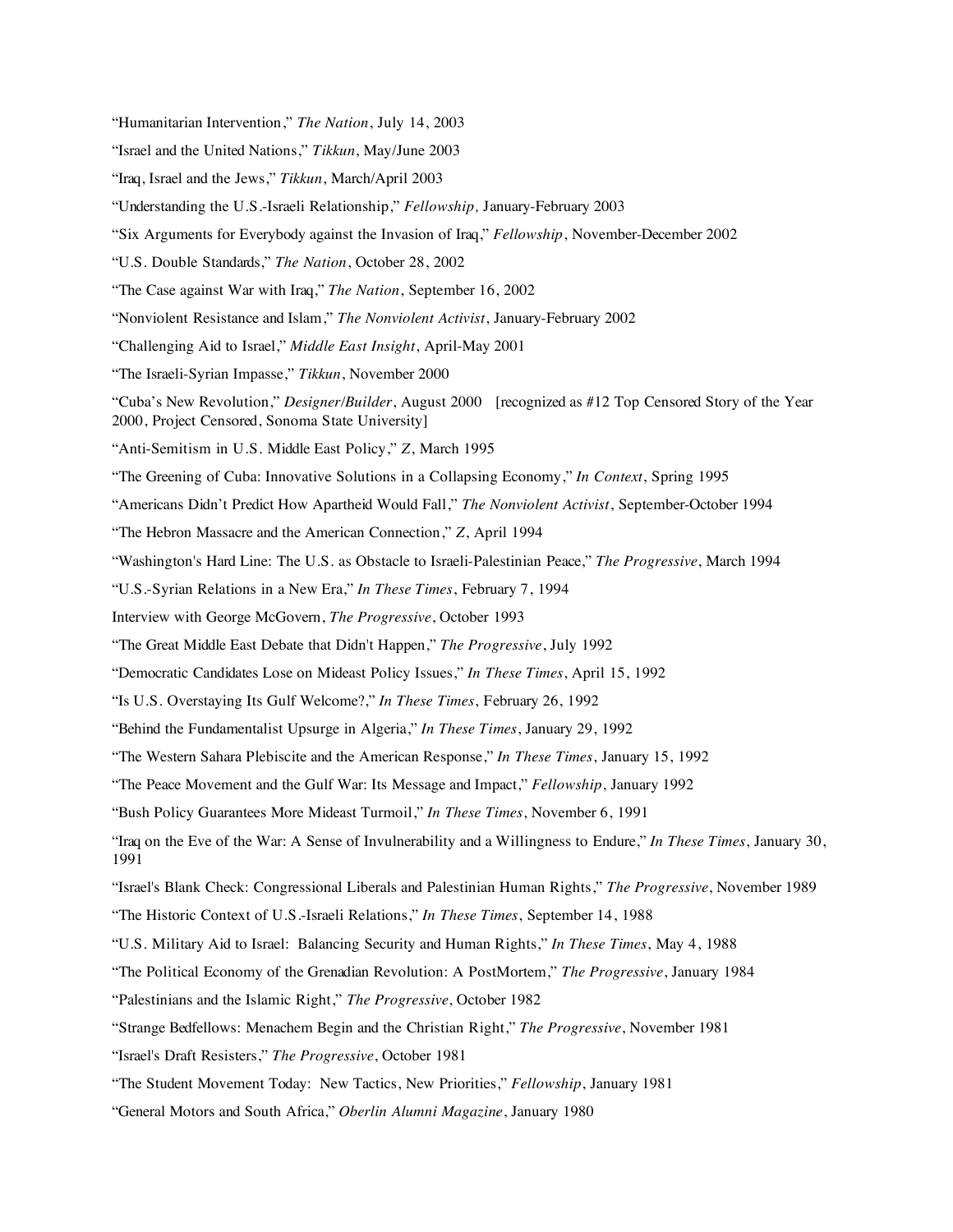"Friends of Apartheid: U.S. Corporations in South Africa," *The Progressive*, February 1979; reprinted in Grant McClellan, ed., *Southern Africa*, (New York: H.W. Wilson Co., 1979, as Vol. 51, Number 3 of *The Reference Shelf* series)

"Seabrook: A Turning Point in the AntiNuclear Power Movement," *The Progressive*, September 1978

periodic opinion articles in the *National Catholic Reporter,* the *Christian Science Monitor*, the *Washington Post*, the *San Francisco Chronicle*, the *Seattle Times*, the *San Jose Mercury News* and other daily newspapers, as well as national syndication through the Progressive Media Project and Global Beat and the web-based Common Dreams News Center, AlterNet, and Huffington Post

#### **Selected Guest Lectureships**

"Nonviolent Action and the Overthrow of Milosevic," University of California – Santa Cruz, January 26, 2010

"U.S. Foreign Policy toward Israel: Which Way to Go?," Plymouth State University, October 27, 2009

"Nonviolent Resistance to Authoritarian Regimes," Irish School of Ecumenics, October 23, 2009

"The United States and Israel/Palestine: Peace Maker or Peace Breaker?" Trinity College – Dublin, October 22, 2009

"The Backlash against Pro-Democracy Movements," U.S. Institute of Peace, October 13, 2009

"Foreign Policy of the Obama Administration," Center for North American Studies, Economic University of Bratislava, April 8, 2009

"The Other Occupation: The Struggle Over Western Sahara," Mt. Holyoke College, March 10, 2009

"Palestine, Israel and Human Rights," University of San Francisco, February 20, 2009

"U.S. Middle East Policy: Challenges for the Obama Administration," Earlham College, February 24, 2009

"U.S. Policy in Iraq and the Middle East," Manchester College, February 23, 2009

 "After the Gaza War: Human Rights, International Law and U.S. Policy toward Israel and Palestine," Swarthmore College, February 19, 2009

"Building a Popular U.S. Movement for Peace in the Middle East," Clark University, February 18, 2009

"U.S. Policy toward Afghanistan and Pakistan," University of Tennessee, February 4, 2009

"U.S. Foreign Policy under an Obama Administration," University of Belgrade, October 27, 2008

"Civil Insurrections, Democratization and Hegemonic Aspirations," University of Bologna, October 15, 2008

"How the Grenada Invasion Paved the Way to Iraq: On the 25th Anniversary," University of California – Davis, October 22, 2008

"U.S., Iraq, and the Struggle for Democracy," California State University – Long Beach, October 1, 2008

"US Policy in Iraq and the Middle East: Challenges for the Next Administration," Elon University, September 24, 2008

"The Bush Legacy in the Middle East and Beyond," Bradford University, September 16, 2008

"The Strategic Impact of Civil Insurrections," Nottingham Trent University, September 15, 2008

"Nonviolent Action, US Foreign Policy & the Struggle for Democracy," L'Ecole de la Paix – Grenoble, July 31, 2008

"Nonviolent Action and the Color Revolutions of Eastern Europe," Lorenzo di Medici – Firenze, July 29, 2008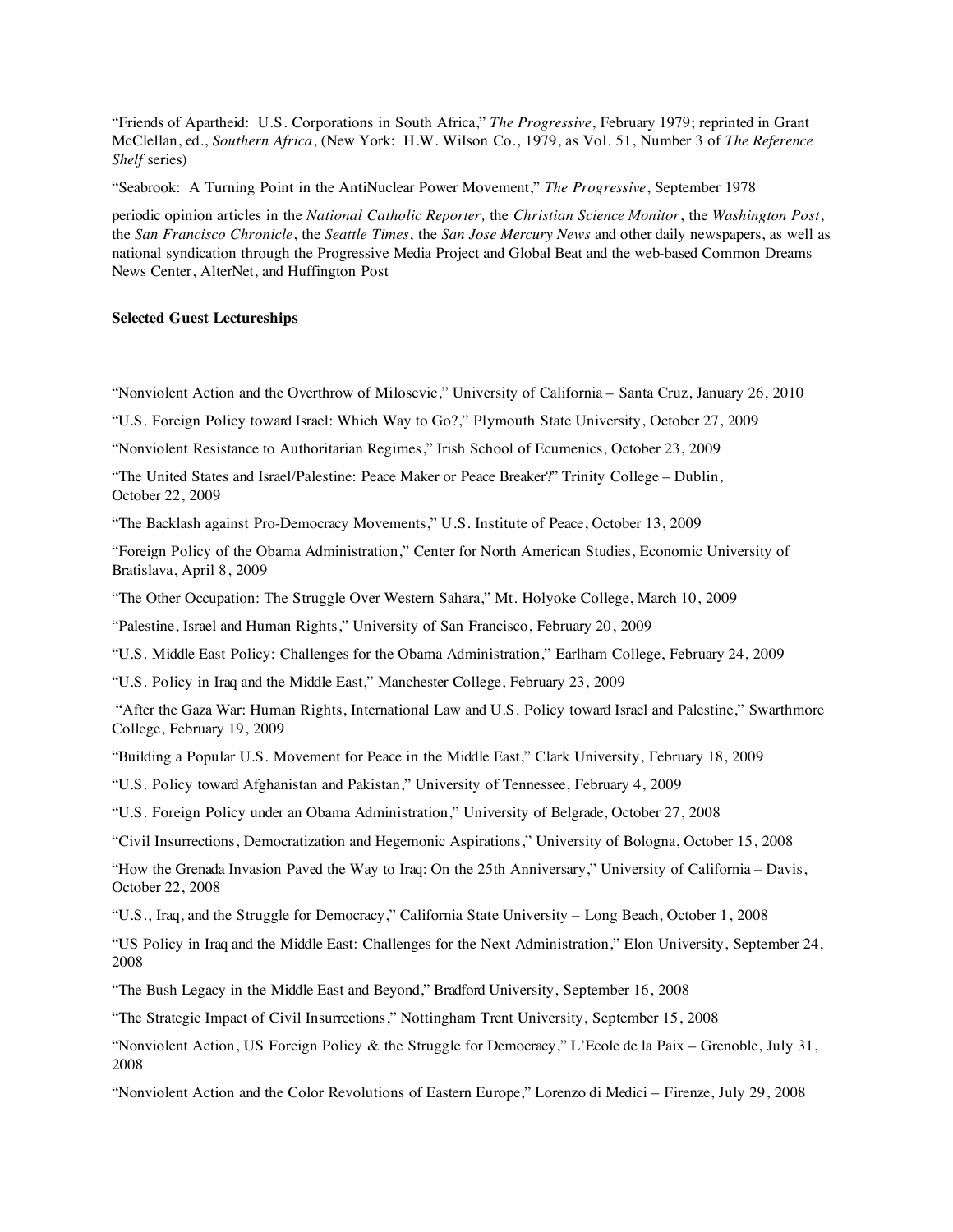"La nonviolenza come strumento di globalizzazione dal basso," Tiempo de la Pace – Firenze, July 28, 2008

"U.S. Foreign Policy and Pro-Democracy Movements: People Power or Imperialism?" University of Pisa, July 25, 2008 "Strategic Nonviolent Action in Conflict Resolution and Democratic Change", Bonn International Center for Conversion, July 22, 2008

"Unarmed Insurrections and the Corresponding Role of the West," Deutsches Institut fur Internationale Politik , July 21, 2008

"Unarmed Insurrections against Autocratic Regimes: Democracy or Hegemony," Conflict Analysis Research Centre, University of Kent – Canterbury, July 10, 2008

"US Foreign Policy and the Struggle for Democracy: People Power or Imperialism?" Centre for the Study of Democracy, University of Westminster, July 7, 2008

"The Mess Bush Leaves Behind: Challenges for the Next Administration in the Middle East," Colorado College, May 8, 2008

"Strategic Nonviolent Conflict in the Promotion of Democracy," Guilford College, April 10, 2008

"The Western Sahara Conflict and International Law," University of Melbourne School of Law, Dec. 7, 2007

"The Politics of the Middle East: U.S. Policy and its Implications for Europe, Asia and Australia," University of Melbourne, Dec. 5, 2007

"The U.S.-Israeli Relationship: Causes and Consequences," Deakin University, Dec. 5, 2007

"Strategic Nonviolent Action in Regime Change," University of California—Berkeley, Oct. 25, 2007

"Iraq: How the U.S. Got In and How We Can Get Out," Colorado College, May 3, 2007

"U.S. Middle East Policy, Terrorism, and Democratic Change," Colorado College, May 2, 2007

"Pax Americana: United States Middle East Policy and the Roots of Terrorism," University of California – Davis, March 8, 2007

"The Fire this Time: Understanding the Israel-Lebanon Conflict," Central Florida University, September 14, 2006

"Is Peace Possible in the Israel-Palestine Conflict?," Central Florida University, September 14, 2006

"The United States and Iran: An Assessment of U.S. Policy," Harvard University School of Law, April 25, 2006

"Israel and Palestine: Is Peace Possible?" College of Marin, April 6, 2006

"How anti-Arab and anti-Jewish Prejudices Influence U.S. Middle East Policy," Grinnell College, March 2, 2006

"Can the United States be a Global Good Neighbor?" University of California-Berkeley, February 7, 2006

"The United States and the Iraq War: How We Got In and How We Can Get Out," Siena College, February 2, 2006

"Pro-Israel and Pro-Palestine: Building a Progressive Third Way in the Middle East," World Social Forum, Caracas, Venezuela, January 27, 2006

"Nonviolent Struggle as a Vehicle for Regime Change," World Social Forum, Caracas, Venezuela, January 26, 2006

"Occupations and Resistance: Old and New," The Evergreen State College, December 8, 2005

"U.S. Middle East Policy: The Quest for Security," World Affairs Council, Hilton Head Island, SC October 7, 2005

"What Everyone Needs to Know about the Middle East for Successful Dialogue," Gavilan College, September 25, 2005

"The Role of Nonviolent Action in Pro-democracy Movements," Institute for International Studies, Stanford University, Aug. 11, 2005

"The United Nations and International Terrorism," San Francisco State University, May 19, 2005

"The U.S. Role in the Israeli-Palestinian Peace Process: Help or Hindrance," University of California-Irvine, April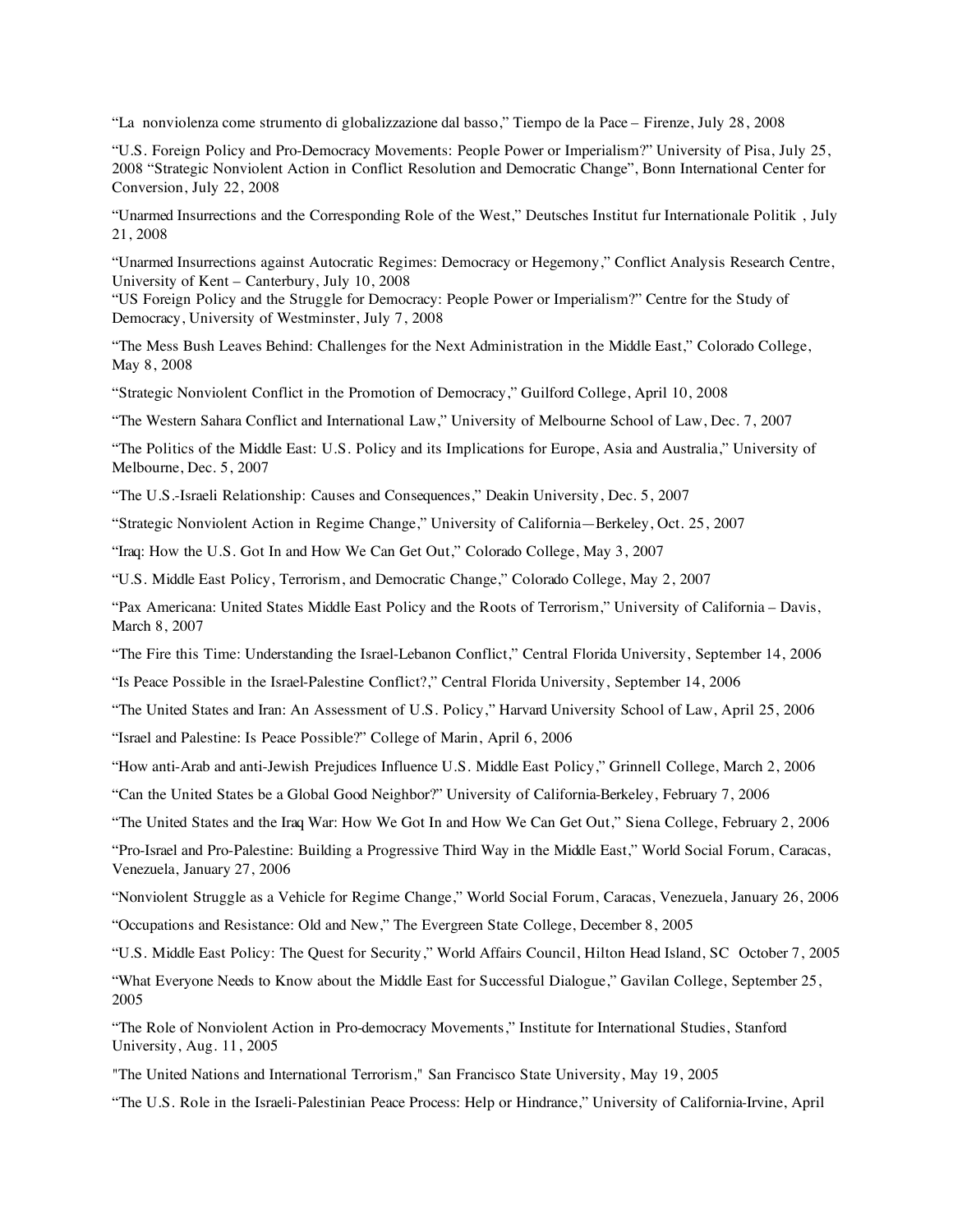13, 2005

"U.S. Middle East Policy and the Struggle for Democracy," Weber State University, April 8, 2005

"U.S. Middle East Policy and Social Justice," Salt Lake Valley State College, April 7, 2005

"Peace and Freedom in the Middle East: Is U.S. Policy Working?," Hinckley Institute of Politics, University of Utah, April 7, 2005

"Israeli Human Rights Abuses and U.S. Policy," University of North Carolina, April 6, 2005

"Prospects for Israeli-Palestinian Peace," University of Michigan, March 10, 2005

"What Next in the Middle East?" Wayne State University, March 9, 2005

"Reforming the United Nations Security Council," San Francisco State University, February 25, 2005

"Afghanistan, Iraq, and the U.S. War on Terror," World Forum, Ohlone College, February 24, 2005

"Human Rights and U.S. Middle East Policy," Austrian Center for Peace and Conflict Resolution, February 6, 2005

"New Approaches to a Middle East Peace Process," Diplomatic Academy of the Vienna School of International Relations, February 3, 2005

"Philippine-U.S. Relations following the Pullout of Philippine Troops from Iraq," University of San Francisco, November 15, 2004

"Nonviolent Insurrections against Autocratic Governments," University of California—Davis, May 4, 2004

"A Clash of Interests: U.S. Foreign Policy and Human Rights in the Middle East," Sacramento State University, May 4, 2004

"Accomplishments and Dilemmas of Contemporary Nonviolent Social Movements," University of California— Berkeley, April 7, 2004

"U.S. Middle East Policy and the Challenge of Sustainability," The Evergreen State College, February 20, 2004

"U.S. Policy toward Israel and Palestine," Presidential Lecture Series on the Search for Peace in the Middle East, The Evergreen State College, February 19, 2004

"U.S. Security Policy in the Middle East," California State University – San Diego, February 10, 2004

"Christian Zionism and the Israeli-Palestinian Conflict," University of California – Santa Cruz, February 8, 2004

"Democracy as a Bludgeon: How Our Cherished Values Became Tools of Domination," UCR-Mellon Lecture Series on the Abuse of Ideas, University of California – Riverside, February 3, 2004

"Towards a New Middle East Policy," University of Nevada, January 23, 2004

"Conflict Resolution in the Middle East," Truckee Meadows Community College, January 23, 2004

"Nonviolent Action: A Force More Powerful," University of California – Santa Cruz, January 22, 2004

"The Israeli-Palestinian Conflict and U.S. Policy," Monterey Institute of International Studies, November 2, 2003

"Responding to Terrorism," Peace and Justice Lecture Series, College of St. Scholastica, October 28, 2003

"The American Left Post-9/11," University of California – Santa Cruz, October 25, 2003

"The United States, the Middle East, and the Search for Peace," Earlham College, October 17, 2003

"U.S. Human Rights Policy in the Middle East," Human Rights Lecture Series, Ohio University, October 16, 2003

"U.S. Middle East Policy and the Search for Security," Annual Salem Peace Lecture Series, Willamette University, October 9, 2003

"The U.S. Role in the Israeli-Palestinian Peace Process," Commonwealth Club of California, August 18, 2003

"Legal Issues of Occupation in Iraq," John F. Kennedy University School of Law, Aug. 2, 2003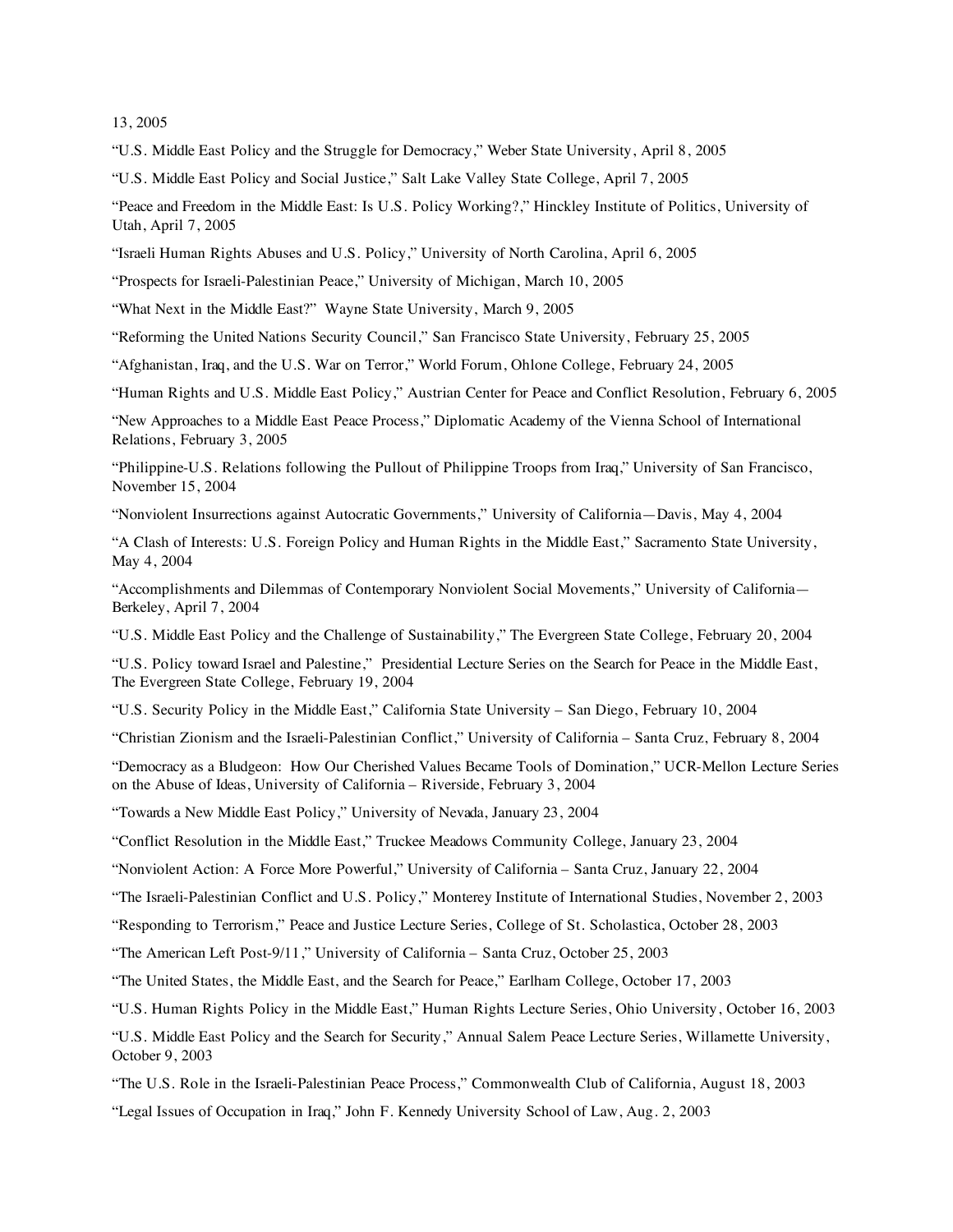"Consequences of War and Occupation," University of District Columbia, June 14, 2003

"U.S. Policy in the Middle East," California State University – Sacramento, May 13, 2003

"Why the U.S. Presence in Iraq," University of California – San Francisco, April 28, 2003

"The United States and the Israeli-Palestinian Conflict: Peace or Pax Americana?" Oberlin College, April 26, 2003

"The United States and Post-Invasion Iraq: Is the World More Secure?" Michigan State University, April 25, 2003

"The Bush Doctrine and International Law, University of California – Santa Barbara, April 17, 2003

"The United States, Iraq, and the Search for Peace in the Middle East," Shepard and Ruth K. Broad International Lecture Series, Florida State University, March 20, 2003

"U.S. Relations with the Islamic World," Presidential Seminar on the Middle East, Auburn University, March 19, 2003

"U.S. Global Overreach and Prospects for Social Change," University of California – Santa Cruz, March 10, 2003

"The Israeli-Palestinian Conflict: International Law, U.S. Policy and the Search for Peace," Seattle University School of Law, January 22, 2003

"Educating for Justice in Time of War," Seattle University, January 22, 2003

"New Directions in U.S. Foreign Policy," St. Cloud State University, October 9, 2002

"The Case against War with Iraq" and related themes at: Tulane University, March 18, 2003 Southern Oregon University, March 8, 2003 North Carolina State University, March 1, 2003 University of California–Irvine, February 27, 2003 University of Hawaii, January 30, 2003 Seattle University, January 22, 2003 University of Michigan, January 11, 2003 San Diego State University, December 5, 2002 University of California–Riverside, December 3, 2002 Long Beach State University, December 3, 2002 University of Washington, November 25, 2002 Saginaw Valley State University, November 19, 2002 University of New Mexico, Nov. 17, 2002 University of California-Santa Cruz, November 14, 2002 Portland State University, November 1, 2002 Elon University, October 30, 2002 Duke University, October 29, 2002 Guilford College, October 28, 2002 West Chester University, October 23, 2002 Georgetown University, October 23, 2002 College of Marin, October 19, 2002 Colorado College, October 8, 2002

"U.S. Middle East Policy and Islamic Terrorism," University of North Carolina, February 23, 2002

"Alternatives to War in the Struggle against Terrorism," Guilford College, February 22, 2002

"The Roots of Anti-Americanism in the Middle East," University of the Pacific, November 19, 2001

"The War on Terrorism and the Impact to Public Health," San Jose State University, November 12, 2001

"Reconciliation, Development and the Need for a New Middle East Policy," San Francisco State University, November 8, 2002

"U.S. Middle East Policy and the Roots of Terrorism," Gavilan College, October 29, 2001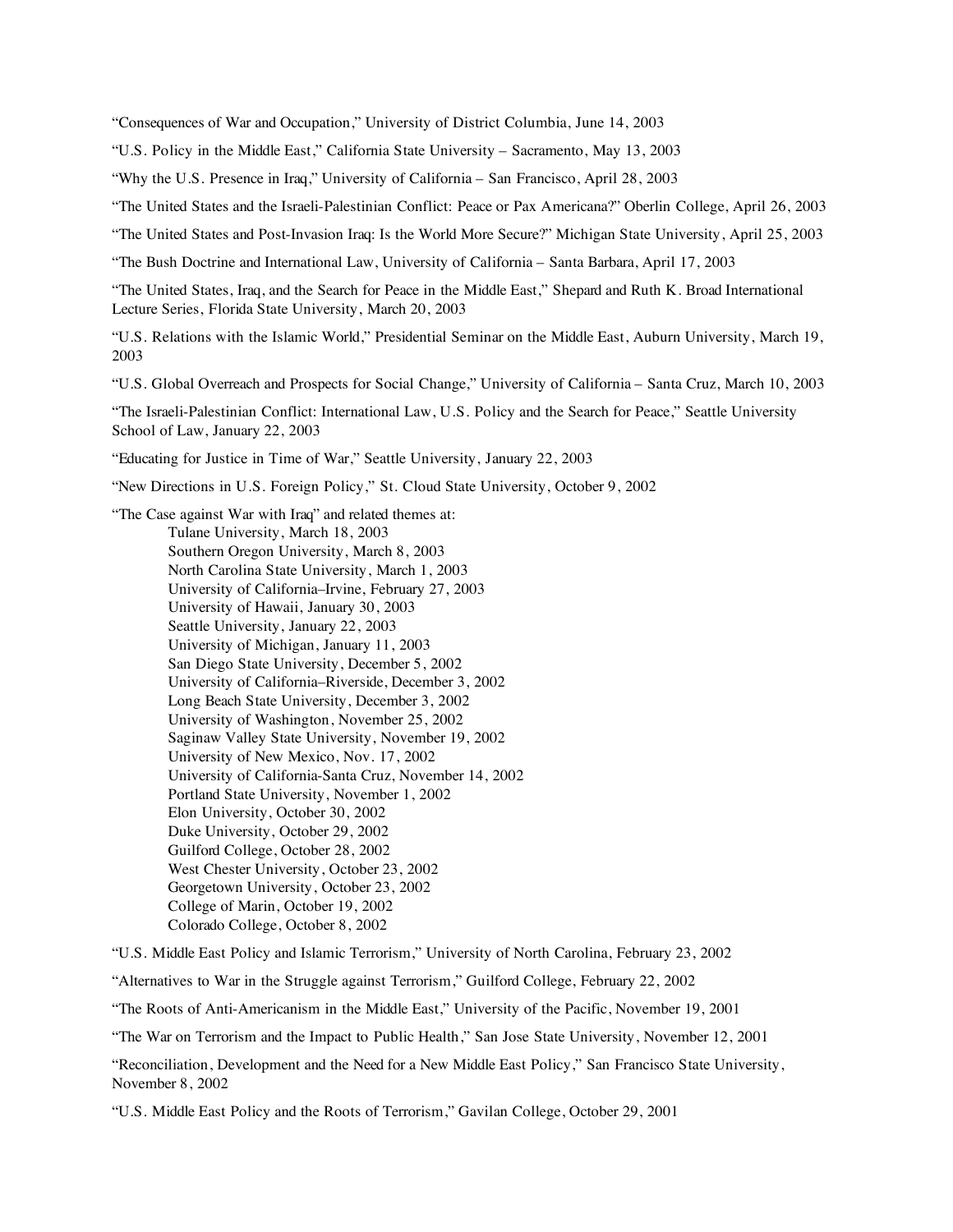"Human Rights and Arms Control: The Missing Elements in U.S. Middle East Policy," University of Oregon, October 19, 2001

"The United States and Afghanistan: A Historical Overview," Chabot College, October 12, 2001

"The Roots of Islamic Terrorism," Mills College, September 20, 2001

"The Ethical Challenges of Globalization," Gonzaga University, August 12, 2001

"The Shift in U.S. Policy towards the Status of Jerusalem," Center for Policy Analysis on Palestine, Washington, DC, July 26, 2001

"Self-Determination, Human Rights, International Law and the U.S. Media," San Francisco State University, April 28, 2001

"U.S. Middle East Policy in the New Administration," Hamline University, March 3, 2001

"The Growth of Nonviolent Social Movements Worldwide," University of Turin, February 11, 2001

"The Study of Nonviolence in Higher Education," University of Florence, February 9, 2001

"The Roots of U.S. Aid to Israel," Center for Policy Analysis on Palestine, January 26, 2001

"The U.S. Role in the Israeli-Syrian Peace Process," Commonwealth Club of California, Nov. 14, 2000

"The Growing Power of Nonviolence," University of California--Berkeley, Oct. 31, 2000

"American Culpability in the Israeli-Palestinian Violence," University of California–Santa Cruz, Oct. 24, 2000

"The Legacy of the War against Iraq," University of California–Santa Cruz, June 1, 2000

"The U.S. Role in the Middle East Peace Process," University of California–Santa Cruz, May 18, 2000

"Challenges to Democracy in the Arab World," Pacific University, March 25, 2000

"The War in Kosovo and the Ethics of Humanitarian Intervention," College of Notre Dame, December 7, 1999

"U.S. Culpability in the Tragedy of East Timor," Center for Southeast Asian Studies, University of California– Berkeley, Sept. 29, 1999

"Kosovo, Yugoslavia and NATO: How, Why and What Next," Oberlin College, May 30, 1999

"The Roots of the War Over Kosovo," San Francisco State University, May 12, 1999

"The Rise of Global Nonviolence," Antioch College, April 13, 1999

"Crisis and Liberalization in Mexico," World Affairs Council of Sonoma County, Santa Rosa, CA Dec. 7, 1998

"A Critical Assessment of U.S. Policy in the Gulf," California State University–Stanislaus, Sept. 25, 1998

"The Bankruptcy of U.S. Policy Toward Iraq," Dominican College, Sept. 8, 1998

"The Roots of the U.S.-Iraq Crisis," University of Texas at Austin, Feb. 20, 1998

"U.S. Middle East Policy Today," University of California at Berkeley, Oct. 14, 1997

"Western Sahara: Failure of the Peace Process," Commonwealth Club of California, San Francisco, CA Sept. 10, 1996

"Challenges to U.S. Policy in the Middle East: A Regional Approach," Seattle University, March 16, 1996

"U.S. Policy and Israeli-Palestinian Peace," Evergreen State College, Jan. 19, 1996

"Cuba in the Post-Cold War Era," University of Puget Sound, April 27, 1995

"The Evolution of U.S. Security Interests in Middle East," University of Washington, November 15, 1994

"The U.S. Role in the Middle East Peace Process," Humboldt State University, Oct. 26, 1994

"U.S. Middle East Policy Under Clinton," University of Wisconsin, Jan. 21, 1994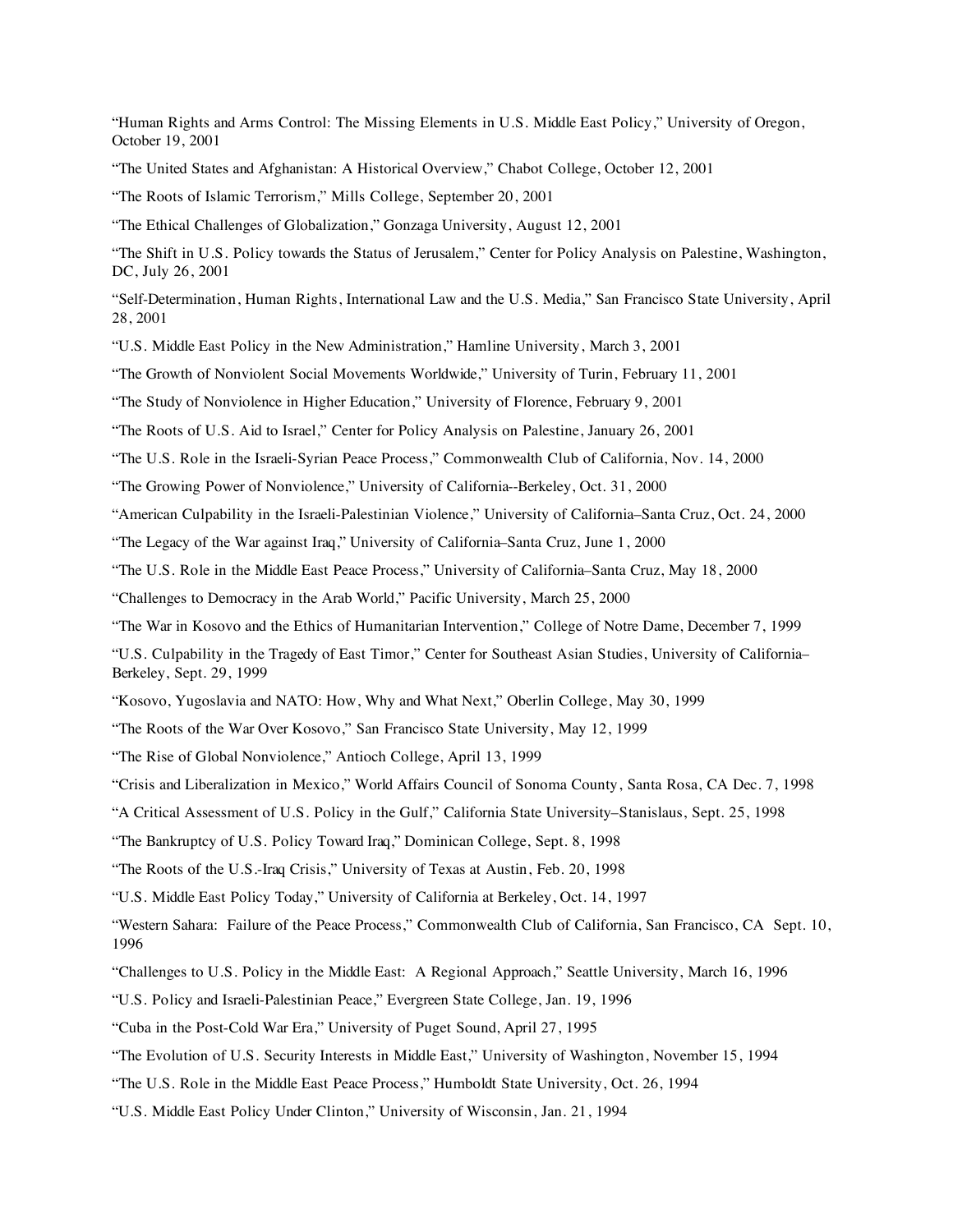"The Evolution of the U.S. Military Role in the Persian Gulf," University of Utah, April 9, 1993

"Post-War Iraq and the U.S. Response," Weber State University, April 8, 1993

"The Roots of U.S. Middle East Policy," Temple University, March 16, 1992

"Foreign Policy and the 1992 Election," University of Pennsylvania, March 14, 1992

"The Direction of U.S. Middle East Policy," Stanford University, Oct. 15, 1991

"Political Language in the Gulf Crisis," Cornell University, June 17, 1991

"The Future of U.S. Middle East Policy," St. Cloud State University, May 2, 1991

"U.S. Middle East Policy: New Issues and Challenges," Gustavus Adolphus College, May 1, 1991

"Stereotypes of Arabs and Islam and its Impact on U.S. Middle East Policy," Emory University, March 21, 1991

"Lessons and False Lessons from the Gulf War," University of Montana, March 9, 1991

"The Gulf War and the Post-War Middle East," Stanford University, Feb. 21, 1991

"U.S. Middle East Policy: The Gulf War and Beyond," University of San Francisco, Feb. 21, 1991

"The Gulf War: Myths and Realities," University of California-Berkeley, Feb. 20, 1991

"Motivations for U.S. Intervention in the Gulf," Lewis & Clark College, Feb. 13, 1991

"The Ethical and Political Contexts of the Gulf War," Walla Walla College, Feb. 5, 1991

"The U.S. Role in the Gulf: Rhetoric and Reasoning," Gonzaga University, Jan. 25, 1991

"Conflict and Cooperation in the Middle East," Washington State University, Jan. 24, 1991

"Israel and the Intifadah: Options for the Future," Ithaca College, Nov. 2, 1988

"Sahrawi Exiles in Algeria: Development Strategies in a Refugee Situation," Rural Sociology Department, Cornell University, March 15, 1988

"The U.S. Role in the 1954 Guatemala Coup: Cold War Psychosis in the Foreign Policy Establishment," Cornell University, Feb. 23, 1988

"The Western Sahara: Nation-Building during Wartime," Africana Studies and Research Center, Cornell University, Sept. 30, 1987

"Revolution Without Arms: Prospects for Nonviolent Change in the Third World," Faculty Colloquium, Ithaca College, Sept. 24, 1987

"Patriotism and the Left: Issues of National Identification in American Social Movements," Cornell University, May 6, 1987

"The Iran-Contra Scandal and its Implications for U.S. Foreign Policy," Politics Department Colloquium, Ithaca College, April 14, 1987

"Patriarchy and Institutional Violence: The Feminist Critique of Militarism and its Implications for Analysis of U.S. Foreign and Military Policy," Oberlin College, April 15, 1985

"PostWar Indochina and PostWar Korea: Development, Repression, and U.S. Policy," Cornell University, Dec. 5, 1984

"The Philippines and East Timor: U.S. Response to Insurgency in Southeast Asia in the PostVietnam Period," Cornell University, Dec. 3, 1984

"The Rise and Fall of the Grenadian Revolution: Implications for U.S. Foreign Policy and Third World Development", Ithaca College, Oct. 24, 1984

"U.S. Policy in Northwest Africa: Surrogate Strategy in the 1980's," Massachusetts Institute of Technology, March 13, 1984